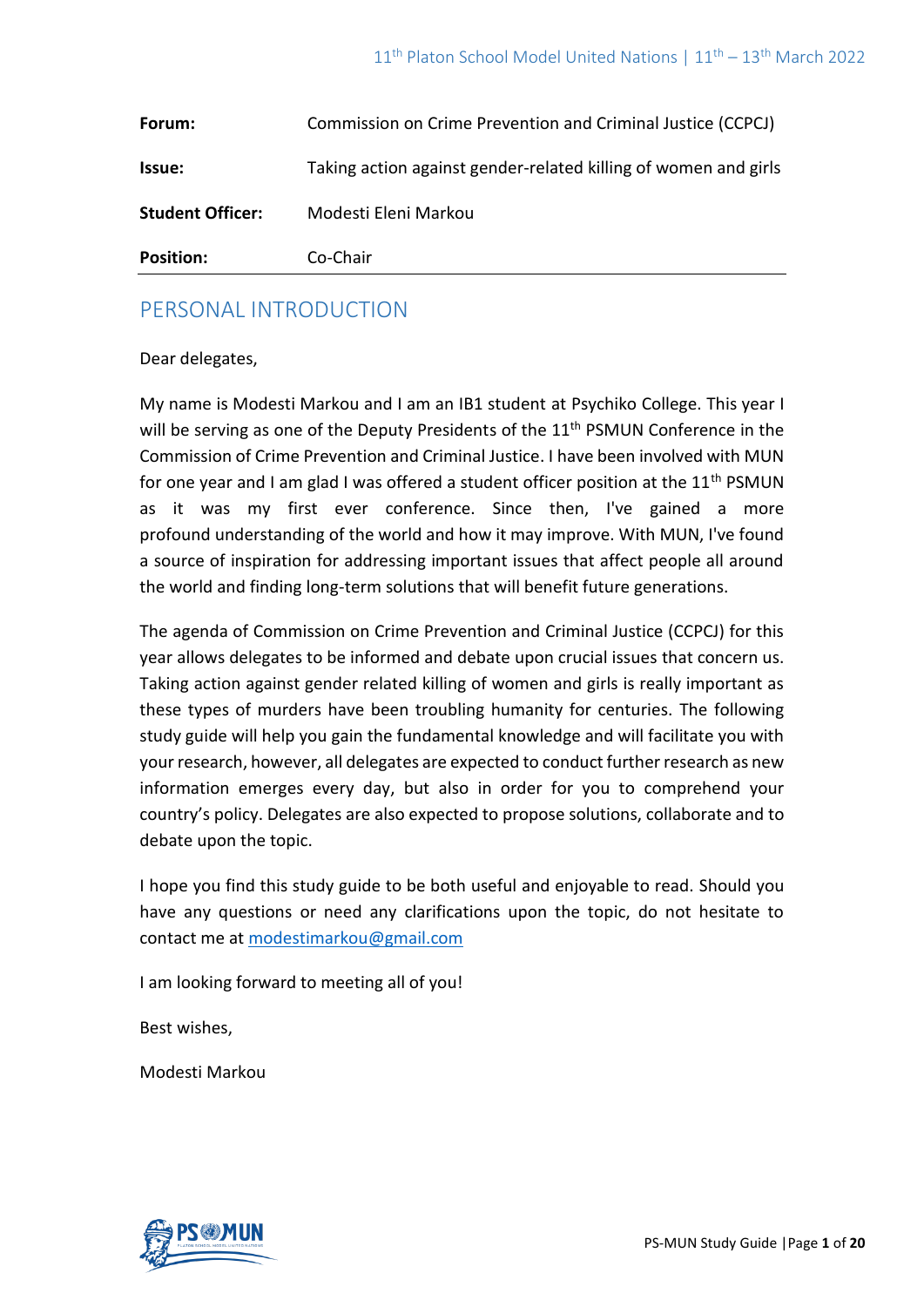# TOPIC INTRODUCTION

The persistence and frequency of violence against women has been defined as a "pandemic" by UN Women and a "public health problem of epidemic proportions" by the World Health Organization, affecting between 35 and 70 percent of women and girls globally, according to studies. According to the World Health Organization, violence against women pervades all corners of the globe, puts women's health at risk, limits their participation in society, and causes great human suffering, as more than one in three women (35.6 percent) have reported having experienced sexual or physical violence. Murder of girls and women is often the ultimate action of violence after a cycle of abuse.

There are several characteristics of women's murders around the world.

The first characteristic is that men kill women in disproportionately large numbers. In 2017, the UNODC projected that 87,000 women were killed deliberately. Female homicide was projected to be 2.3 per 100,000 of the world's female population. Males made up roughly 90% of the suspects.



*Figure 1: Protesters demand more measures to stop violence against French women1*

Secondly, the majority of women are killed in personal or family relationships. Six out of ten female fatalities (58 percent) were killed by a male relative or lover. A past or current partner was responsible for one-third of the deaths. In 82 percent of all homicides committed by intimate partners, women were the victims.

In addition to that, femicide victims have been subjected to non-lethal gender-based violence in the past. The great majority of occurrences of femicide happen as a result of interpersonal or domestic violence. Furthermore, femicides are driven by women's social vulnerability, legal inequity, and limited educational opportunities, which result in gender inequality, stereotypes, and social prejudice.

Also, because these cultural and socioeconomic factors fluctuate throughout time, the rate at which women are murdered tends to be more constant than the rate at which men are killed. Last but not least, as the general rate of killings falls, the number of women slain rises. Because femicide is context and gender specific, strategies that

<sup>&</sup>lt;sup>1</sup>"Protesters demand more is done to stop violence against French women | Euronews, 23 November 2021"" [https://www.euronews.com/2021/11/20/protesters-demand-more-is-done-to-stop-violence](https://www.euronews.com/2021/11/20/protesters-demand-more-is-done-to-stop-violence-against-french-women)[against-french-women](https://www.euronews.com/2021/11/20/protesters-demand-more-is-done-to-stop-violence-against-french-women)

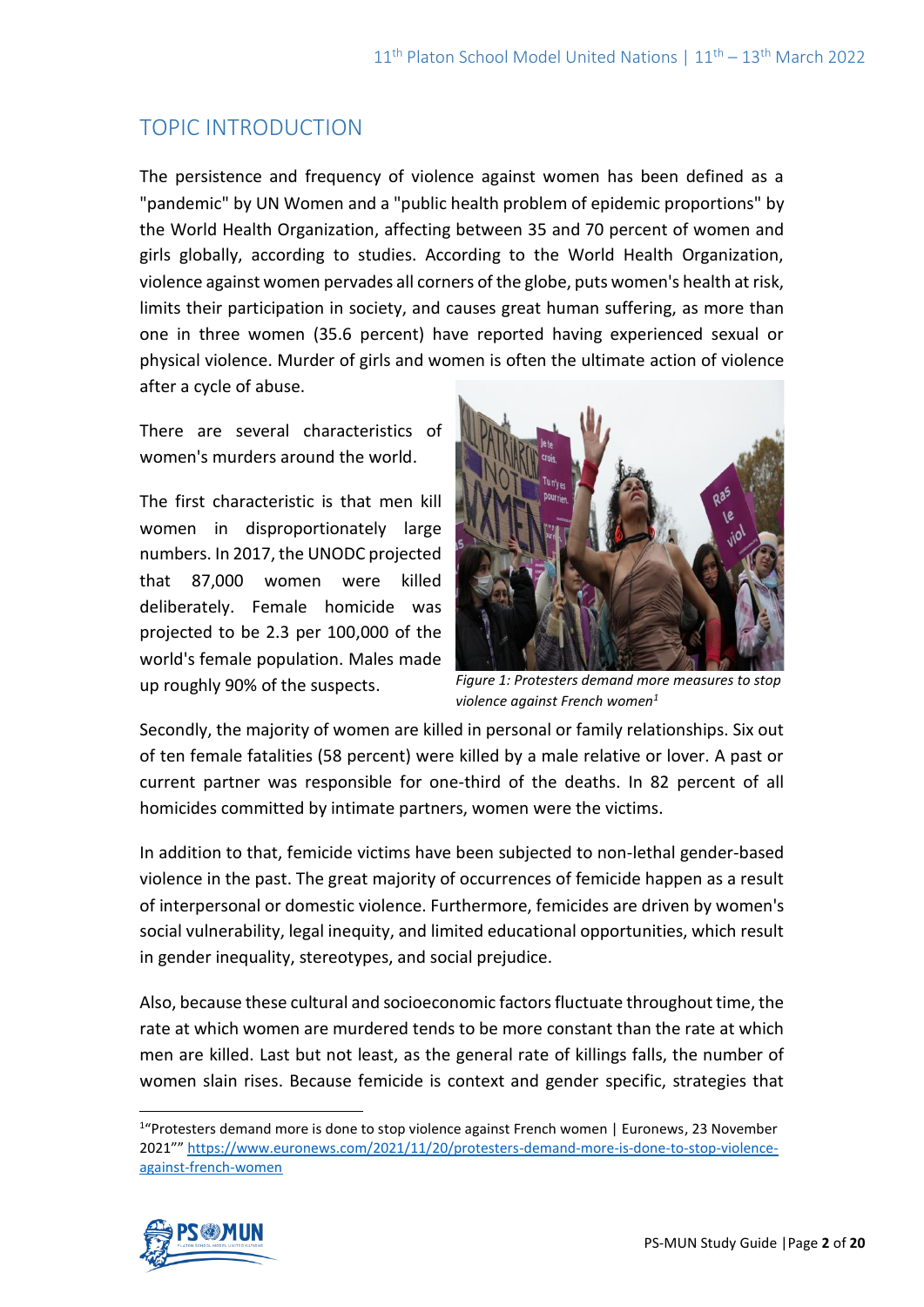reduce male-to-male homicide are ineffective in reducing femicide. When a result, as the former's rate falls, femicide either stays the same or rises.

The main reasons of gender-related killing of woman and girls are gender inequalities, sexism, misogyny, power imbalances, institutionalized discrimination and religious beliefs.

Gender-related killings of women and girls is an issue of great importance, as it has persisted for centuries. In medieval years, the most occurring gender related killing of women and girls was witch hunting, and today it still appears in many forms such as intimate relationship femicide, lesbicide, racial femicide, honor-related killings, femicide, and dowry-related femicide. It is a major violation of human rights as it is the leading cause of premature deaths of women. In order to solve this, solidarity is necessary as the change comes from the people living in a society.

Femicide is a complex phenomenon which can be examined and approached from several aspects. It is spread throughout the world and many organizations are involved into solving it, this study guide will delve into said aspects, and examine the ways by which it can be resolved.

# DEFINITION OF KEY TERMS

## Femicide (or feminicide)<sup>2</sup>

"Femicide is generally understood to involve intentional murder of women because they are women, but broader definitions include any killings of women or girls."

## Gender-related killings<sup>3</sup>

Gender-related homicides are those that have as their primary motivation or result in gender-based prejudice. Defining such killings has been done with terms like femicide and feminicide, among others.

#### Violence<sup>4</sup>

An act of physical force that results in or is intended to result in harm. Violence can cause physical, psychological, or both types of harm.

<sup>&</sup>lt;sup>4</sup> "violence | behaviour | Britannica" <https://www.britannica.com/topic/violence>



<sup>&</sup>lt;sup>2</sup> "Understanding and addressing violence against women | WHO" [https://apps.who.int/iris/bitstream/handle/10665/77421/WHO\\_RHR\\_12.38\\_eng.pdf](https://apps.who.int/iris/bitstream/handle/10665/77421/WHO_RHR_12.38_eng.pdf)

<sup>3</sup> "Gender-related killings of women and girls|OHCHR" [https://www.ohchr.org/Documents/Issues/Women/WRGS/OnePagers/Gender\\_motivated\\_killings.pdf](https://www.ohchr.org/Documents/Issues/Women/WRGS/OnePagers/Gender_motivated_killings.pdf)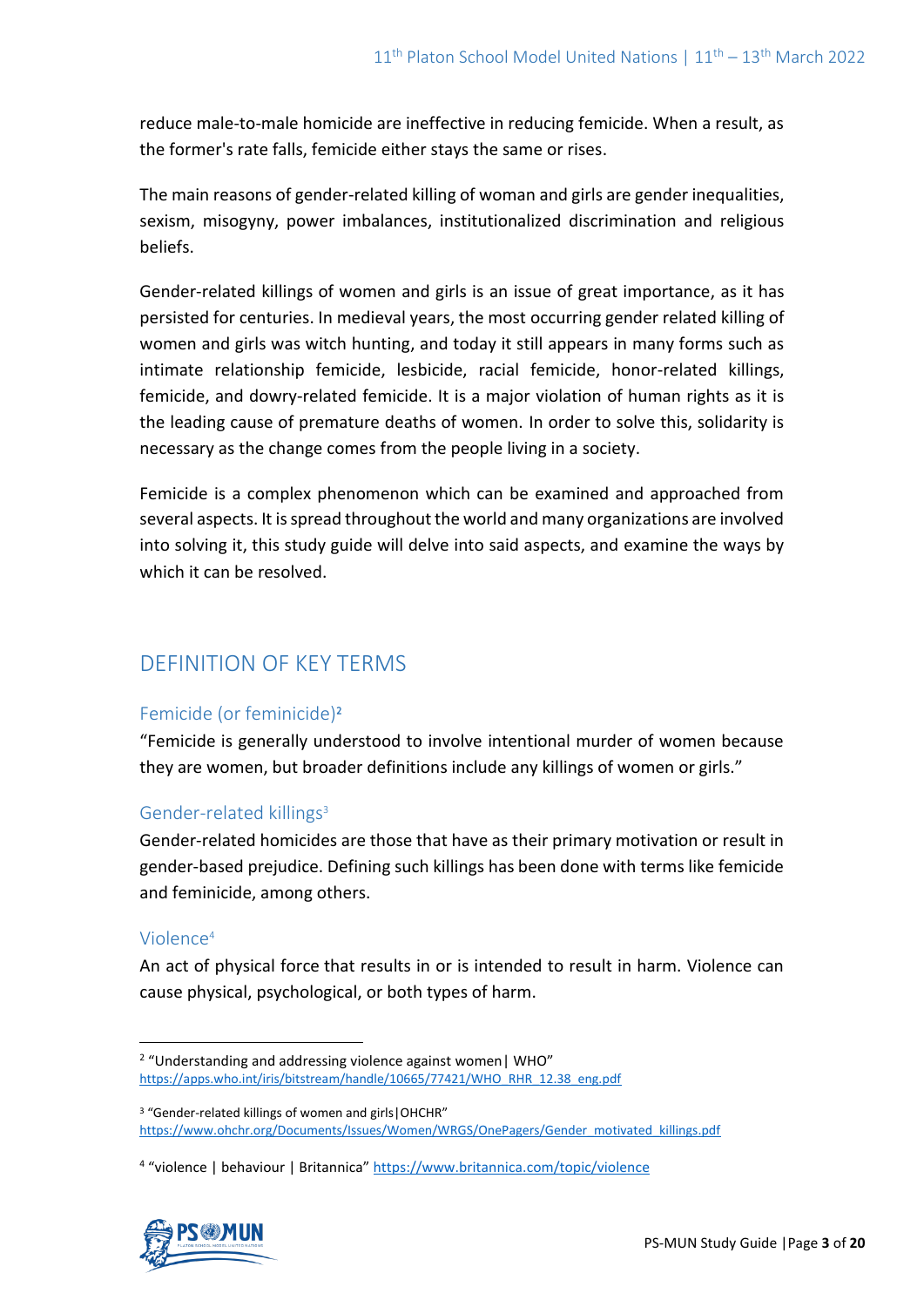## Victim<sup>5</sup>

Someone or something who has been harmed, destroyed, died, or suffered as a result of someone else's actions

#### Abuse<sup>6</sup>

Abuse refers to the wrong use or handling of anything, usually for the purpose of unfairly or improperly gaining advantage. Physical or verbal abuse, harm, assault, violation, rape, unjust acts, crimes, or other forms of hostility are all examples of abuse.

## Gender based violence (GBV) 7

Any act of gender-based violence, whether public or private, that causes or is likely to cause bodily, sexual, or psychological pain or suffering to women, including threats of such actions, coercion, or arbitrary deprivation of liberty.

## Gender Inequality 8

Gender inequality is when one sex or gender is consistently privileged or prioritized over another due to discrimination based on sex or gender. Gender equality is a fundamental human right, and discrimination based on gender is a violation of that right.

#### Sexism **<sup>9</sup>**

Prejudice or discrimination based on one's sex or gender is known as sexism. Sexism can harm everybody, but women and girls are the ones who are most affected. It's been related to stereotypes and gender roles, and it could involve the assumption that one sex or gender is fundamentally superior to the other.

#### Patriarchy **<sup>10</sup>**

Patriarchy is a social system in which men dominate responsibilities such as political leadership, moral authority, social privilege, and property control.

<sup>&</sup>lt;sup>10</sup> "Patriarchy Definition & Meaning - Merriam-Webster" [https://www.merriam](https://www.merriam-webster.com/dictionary/patriarchy)[webster.com/dictionary/patriarchy](https://www.merriam-webster.com/dictionary/patriarchy)



<sup>&</sup>lt;sup>5</sup> "VICTIM | meaning in the Cambridge English Dictionary" <https://dictionary.cambridge.org/dictionary/english/victim>

<sup>&</sup>lt;sup>6</sup> "ABUSE | meaning in the Cambridge English Dictionary" <https://dictionary.cambridge.org/dictionary/english/abuse>

<sup>&</sup>lt;sup>7</sup> "UNHCR - Gender-based Violence" <https://www.unhcr.org/gender-based-violence.html>

<sup>&</sup>lt;sup>8</sup> "Gender Discrimination Causes Inequality Between Girls and Boys Around the World | Save the Children" [https://www.savethechildren.org/us/charity-stories/how-gender-discrimination-impacts](https://www.savethechildren.org/us/charity-stories/how-gender-discrimination-impacts-boys-and-girls)[boys-and-girls](https://www.savethechildren.org/us/charity-stories/how-gender-discrimination-impacts-boys-and-girls)

<sup>&</sup>lt;sup>9</sup> "Sexism Definition & Meaning - Merriam-Webster" [https://www.merriam](https://www.merriam-webster.com/dictionary/sexism)[webster.com/dictionary/sexism](https://www.merriam-webster.com/dictionary/sexism)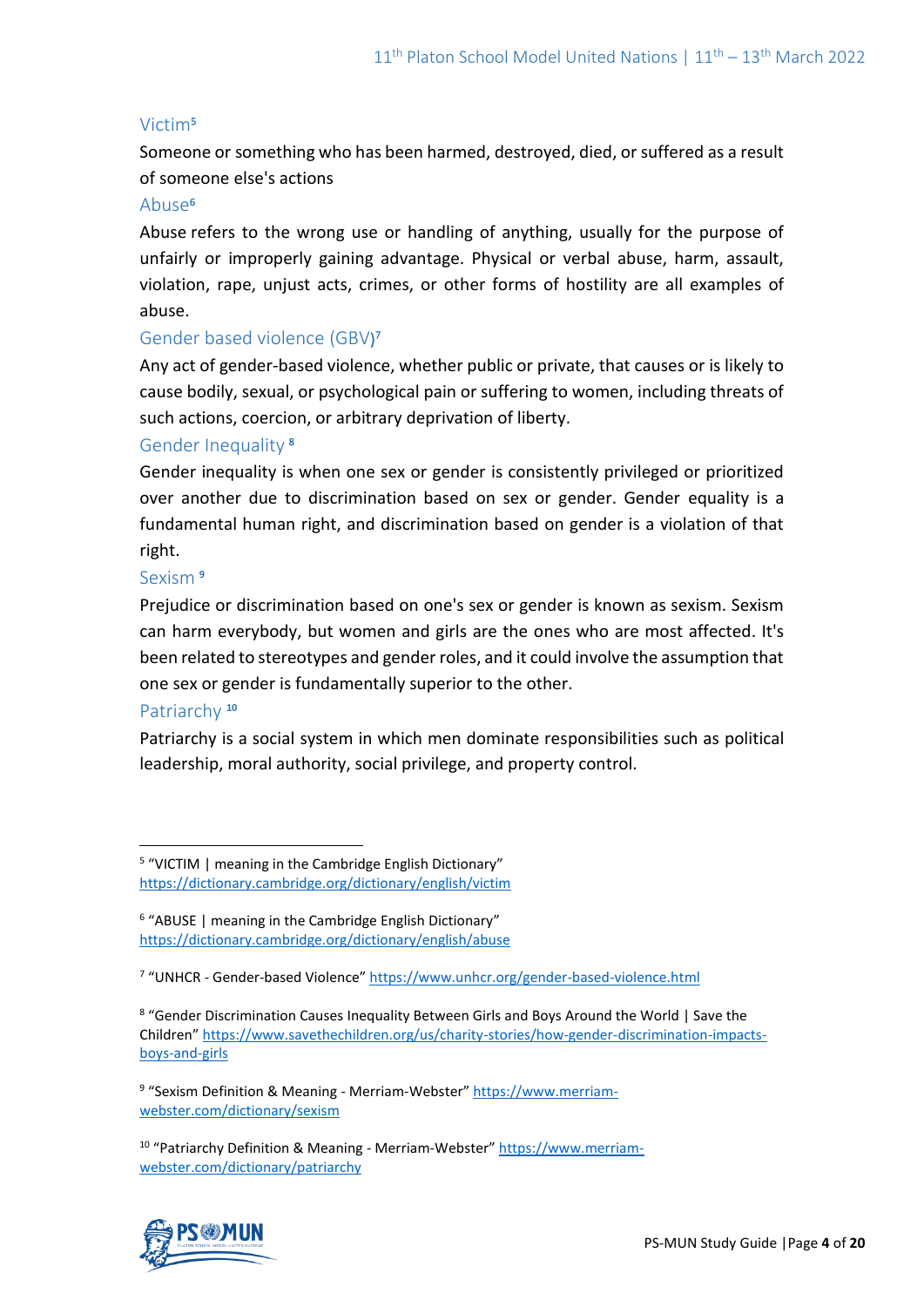#### Misogyny<sup>11</sup>

Experiencing, displaying or being characterized by hostility or bias against women and girls.

## BACKGROUND INFORMATION

The term femicide was first used in the 1800s in the United Kingdom to describe the murder of women. Afterwards, it was used in the 1970s by Diana Russell, when it was developed to raise awareness about the violent murders of women and to refer to the murdering of females by males just because they are females. Following that, "femicide" was described as "the misogynous killing of women by men motivated by hatred, disdain, pleasure, or a sense of ownership over women, founded in historically uneven power relations between women and men" in the first anthology on "femicide" released in 1992. "Femicide" was defined as "the gender-based murder of a woman" in a 2006 report by the United Nations Secretary General.

Note, however, that even though offenders of femicides are men, in some cases women can also be offenders of femicides; sometime acting as "agents of patriarchy".

In 2017, a total of 87,000 women were slain on purpose. Moreover, 64% of the women murdered were killed by intimate partners or family members (50,000 women). In 2017, more than a third of the women killed intentionally were killed by their current or former intimate partner, someone they would usually trust, implying that 137 women around the globe are brutally murdered everyday by a family member.

12 "Data collection on femicide| Europa" [https://ec.europa.eu/eurostat/cros/system/files/eige\\_presentationfemicidedatacollection.pdf](https://ec.europa.eu/eurostat/cros/system/files/eige_presentationfemicidedatacollection.pdf)

<sup>&</sup>lt;sup>13</sup> "Global study on homicide-gender related killing of women and girls | UNODC" https://www.unodc.org/documents/data-and-analysis/GSH2018/GSH18 Genderrelated killing of women and girls.pdf



<sup>&</sup>lt;sup>11</sup> "Misogyny Definition & Meaning - Merriam-Webster" [https://www.merriam](https://www.merriam-webster.com/dictionary/misogyny)[webster.com/dictionary/misogyny](https://www.merriam-webster.com/dictionary/misogyny)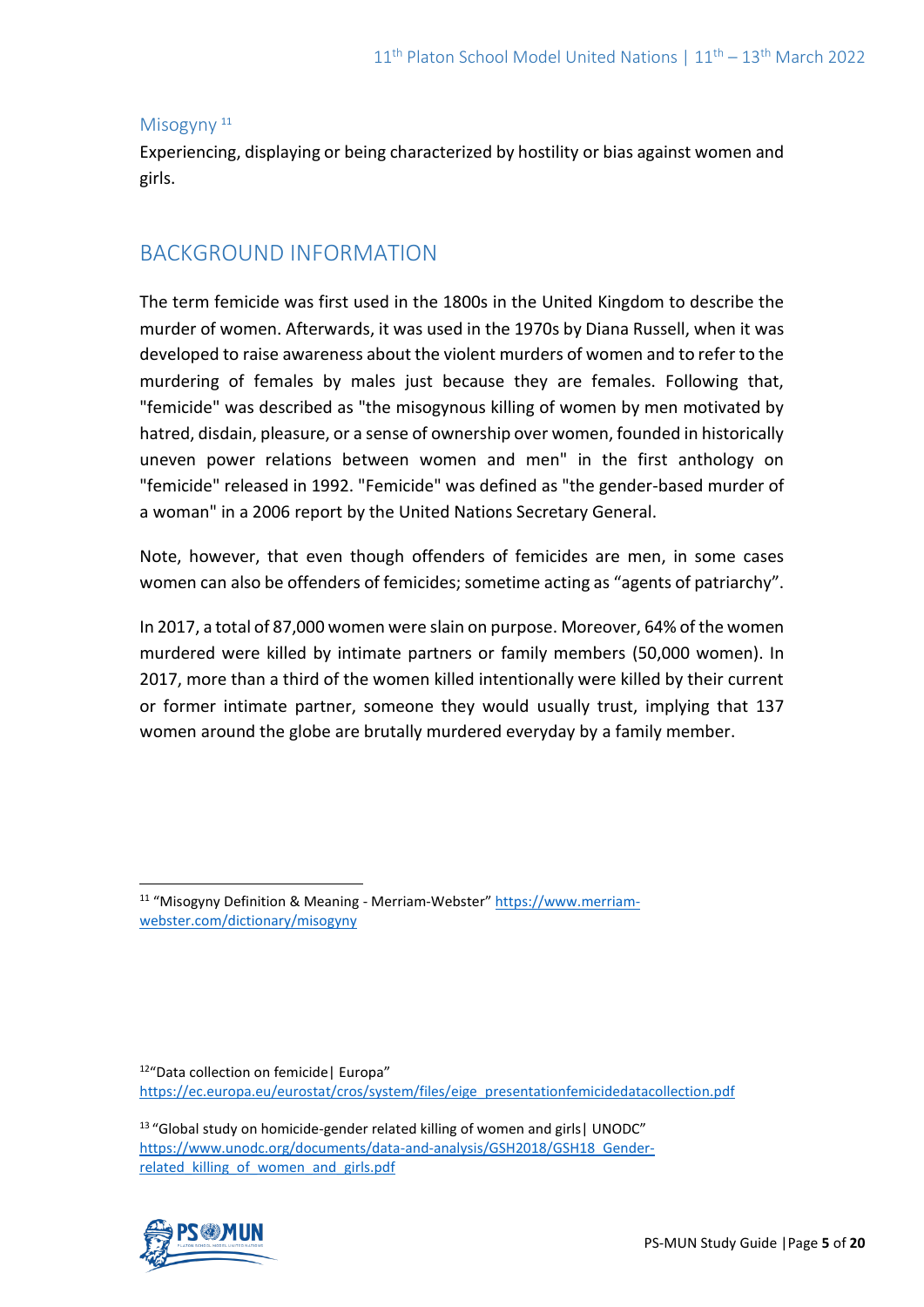These data reveal that, despite the fact that men are the most common homicide victims worldwide, women continue to bear the brunt of lethal harassment as a result of gender biases and inequalities. Because of their status and role as women, many "femicide" victims are murdered by current and past partners, but they are also killed by fathers, brothers, mothers, sisters, and other family members. The deaths of people killed by intimate partners are frequently the climax of previous genderrelated violence, rather than random or spontaneous acts. Among the motivations are jealousy and the fear of abandonment.

### Types of femicides

Feminicide is defined by Diana Russell as intimate relationship femicide, lesbicide, racial femicide, honor killing-related femicide, dowry, and other forms of violence against women.



#### Intimate femicide

The first one is intimate partner femicide. This category is currently the



most well-documented on a global scale. A woman is killed by her current or former partner, usually after a previous abusive relationship. According to studies, attempting to flee an abusive relationship, as well as pursuing divorce or estrangement, are acts that put a woman at the highest risk of being murdered by an intimate partner. The perpetrator's motivation stems from a sense of ownership over the victim, which is founded on uneven and strict gender stereotypes; in some cases, the perpetrator is also emotionally incapable of imagining life without his partner.

#### Non-intimate femicide

The second one is family related femicide. Family relatives (non-intimate) carry out this type of femicide and can be subdivides into other categories:

#### Femicides in the name of honor

"Femicides in the name of honor": when a family believes the victim's behavior has violated strict patriarchal rules in a way that harms the family's honor. Honor killings are frequently done by relatives (including women). The victim is a young woman who refuses to marry

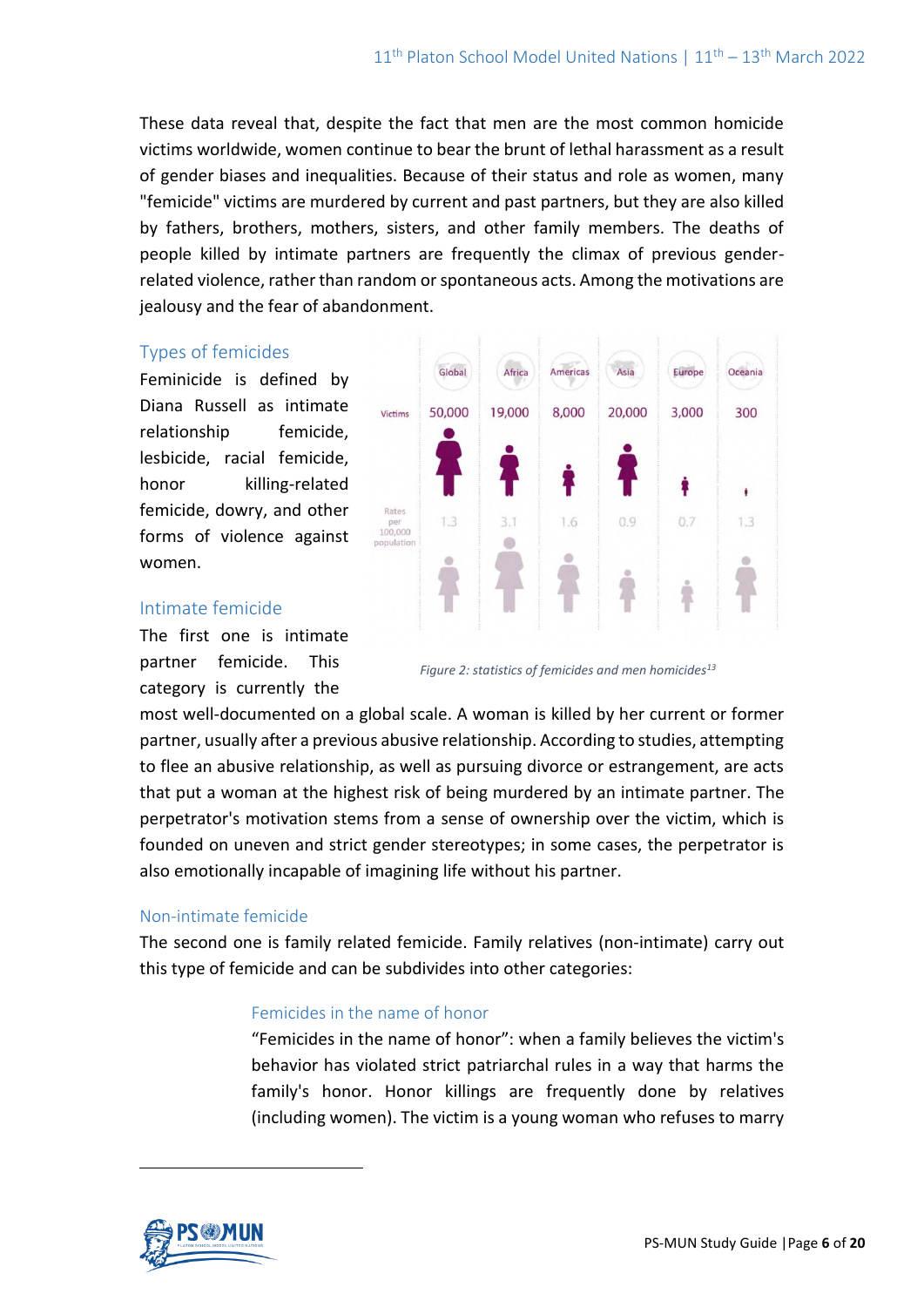the man her family has chosen for her, or who has had or is accused of having extramarital or premarital affairs. In several cases, the lady killed had previously been raped or sexually assaulted. In nations like Afghanistan, India, Palestine, and Tunisia (UNESCO, 2019), as well as ethnic communities in several European and North American countries, high numbers of femicide instances in the name of honor have been documented. This sort of femicide is frequently undetected and undocumented.

## Dowry Deaths

"Dowry death": In India, official figures from 2019 show that the Indian Penal Code documented more than 7000 "dowry deaths" and more than 5 000 "abetments to suicide" against women. The 'dowry' is the money and valuables that the bride's family provides to the groom's family in the social system of prearranged weddings. Dowry deaths are the deaths of married women who are murdered or driven to suicide by their husbands and in-laws due to persistent harassment and torture over a dowry disagreement, making the women's houses the most unsafe place for them to be.

### Femicide-suicide

"Femicide-suicide": intentional killing of a woman followed by the murderer's suicide has been documented in practically every European country, as well as Australia, Ghana, Moldavia, Turkey, the United States of America, and South Africa. According to Romanian research, up to 67 percent of all femicide-suicide cases are done by male intimate partners, and up to 97 percent of cases are committed by relatives. Also, over half of the cases are committed in the victim's home after she has divorced her would-be offender. When she has children, 30 percent of the time the perpetrator targets them as well. This type of femicide is underreported, highlighting the importance of focusing on special prevention measures for offenders with mental health issues and adult women leaving violent and abusive situations, when the danger of femicide is at its highest.

#### Human trafficking femicides

Femicide because of human trafficking: This refers to the murder of a woman during the recruiting, transit, and reception of humans using threats, violence, and other aggressive measures, as well as kidnapping, deception, and/or power abuse with the purpose of exploitation. Individuals are frequently trafficked into prostitution or the sex trade business, forced labor, slavery/practices, and other illegal acts, notably women and children.

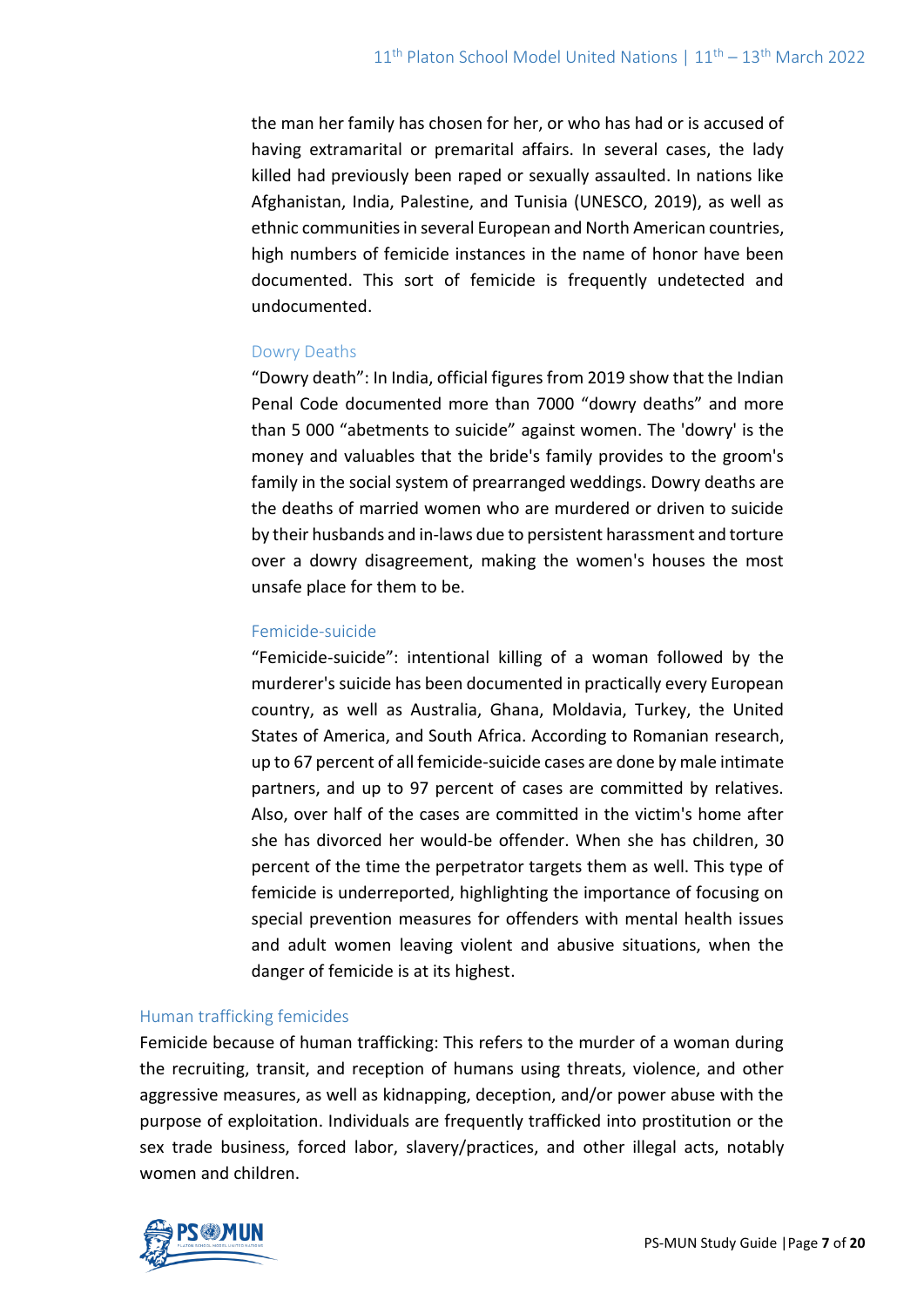### Femicide in war/conflict settings

Femicide in war and conflict settings: The methodical assault of women and mass rape are used to demolish local communities and humiliate opponents during times of war, genocide, and armed conflict. Rape victims may be marginalized and killed as a result of their experience. Femicides have been reported in conflict settings such as Afghanistan, Bosnia and Herzegovina, Darfur, the Democratic Republic of Congo, Iraq, ISIS groups, and Rwanda, according to the Academic Council on the United Nations System. "These unreported gender-based killings of women and girls may dramatically increase the global number of victims," according to the UNODC.

#### Femicides because of homophobia/transphobia

Femicide of homosexual women: homosexual women are still tortured and murdered. Sometimes, corrective rapes may take place. Corrective rape is a hate crime that involves forced sexual interaction with a homosexual woman. Corrective rape aims to "fix" the victim's sexual orientation and make them heterosexual. In certain situations, this has resulted in death.

Femicide of transgender women: transphobia is one of the most serious obstacles in gathering data on femicide against transgender women. When a transgender woman is the subject of femicide, the case is frequently left unsolved because the authorities prefer to use their birth name rather than their real and chosen names, making identification difficult. This frequently leads to an inability to comprehend trans women's abuse as being motivated by gender and/or gender identity. The lack of legal gender recognition frequently prevents trans women from receiving gendersensitive assault prevention and reparation measures. The perpetrators often believe that the victim has violated traditional sexual or gender norms.

#### Witch Hunting

Witch hunting: Over 200 people, largely women, have perished as a result of witchhunting in rural Assam (India) over the previous 20 years, according to journalists and non-governmental organizations (NGOs). Witch hunts are also carried out in Nepal, the Pacific Islands, and Tanzania, among other places. While men who practice traditional healing are admired, women who practice it may be pursued, eventually facing violence and death. In 2018, the Assam government passed a bill prohibiting witch-hunting, and NGOs currently indicate that the number of deaths is gradually decreasing. Witch-hunting isn't just about superstition; young and older women are also targeted when they buy land or property.

#### Femicide because of racism

Femicide because of racism: This describes the murders motivated by hatred or disapproval of a woman's ethnic or racial origins, as well as her genetic characteristics.

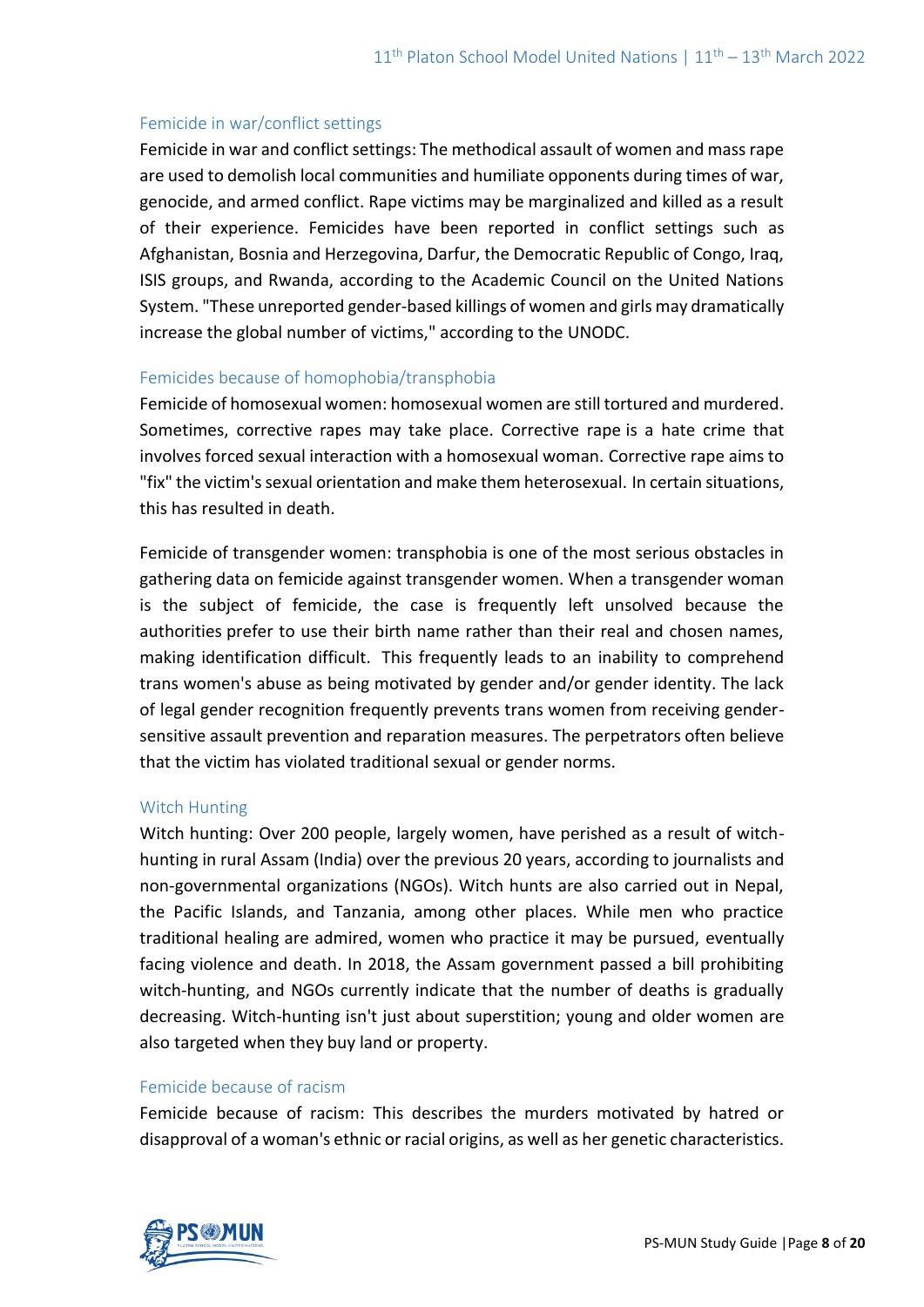#### Femicide because of sex work

Femicide in the context of sex work or prostitution: the execution of a woman engaged in sex industry, also known as prostitution. Patriarchy, racism, colonization, and societal stigmatization are some of the important factors that can be used to analyze women's vulnerability to femicide.

#### Femicide perpetuated by women

Femicide committed by women: Diana Russell has created a three-category categorization for female offenders of femicide. The first type is a woman acting as a patriarchal agent, which can include dowry-related murders, female infanticide, and deaths caused by genital mutilation. Females who may be operating as agents of male perpetrators, such as accessories in gang-related femicide and 'honor' or dowryrelated femicide, fall into the second group. Females acting on their own behalf, such as those motivated by envy, financial, criminal, or ideological actions, are included in the last group.

### Motives in different societies

Femicide is a global issue as it has persisted for centuries, and it is encountered worldwide. In eastern societies, many kids, boys and girls, do not have access to education, thus, the phenomenon is not that easily mitigated. Therefore, change does not take place, and practices that resemble medieval practices take place, such as witch-hunting. In eastern societies, motives are related with the traditional roles that are maintained. Women are often not allowed to receive an education and have trouble being independent and escaping their traditional roles. Women, even by the governmental mechanisms, are considered inferior, and are overlooked many times and do not get the justice they deserve. Also, legal frameworks created do not provide full support and protection to women as loopholes can be found, and do not cover all aspects of femicides. As a result, lack of education and inaccessibility to justice lead to all types of femicide occurring today such as femicides in the name of honor and dowry deaths. Yet, in western societies, women often give up their traditional roles and the majority has access to education. Moreover, in recent years, more governments develop initiatives to eliminate femicides. Thus, practices such as "witch-hunting" do not take place anymore as many women have escaped from their traditional roles.

#### Covid-19 and femicides

Covid-19 has increased Gender Based Violence (GBV) and femicides. Before COVID-19, 35% of women in the world had already experienced physical or sexual violence from an intimate relationship or sexual violence from a non-partner. GBV and femicide rates have risen dramatically as a result of the worldwide coronavirus outbreak. Between January and June 2020, GBV incidence in Liberia climbed by 50 %, with over 600 rape cases reported. Similarly, Turkey has declared a "state of emergency" as a

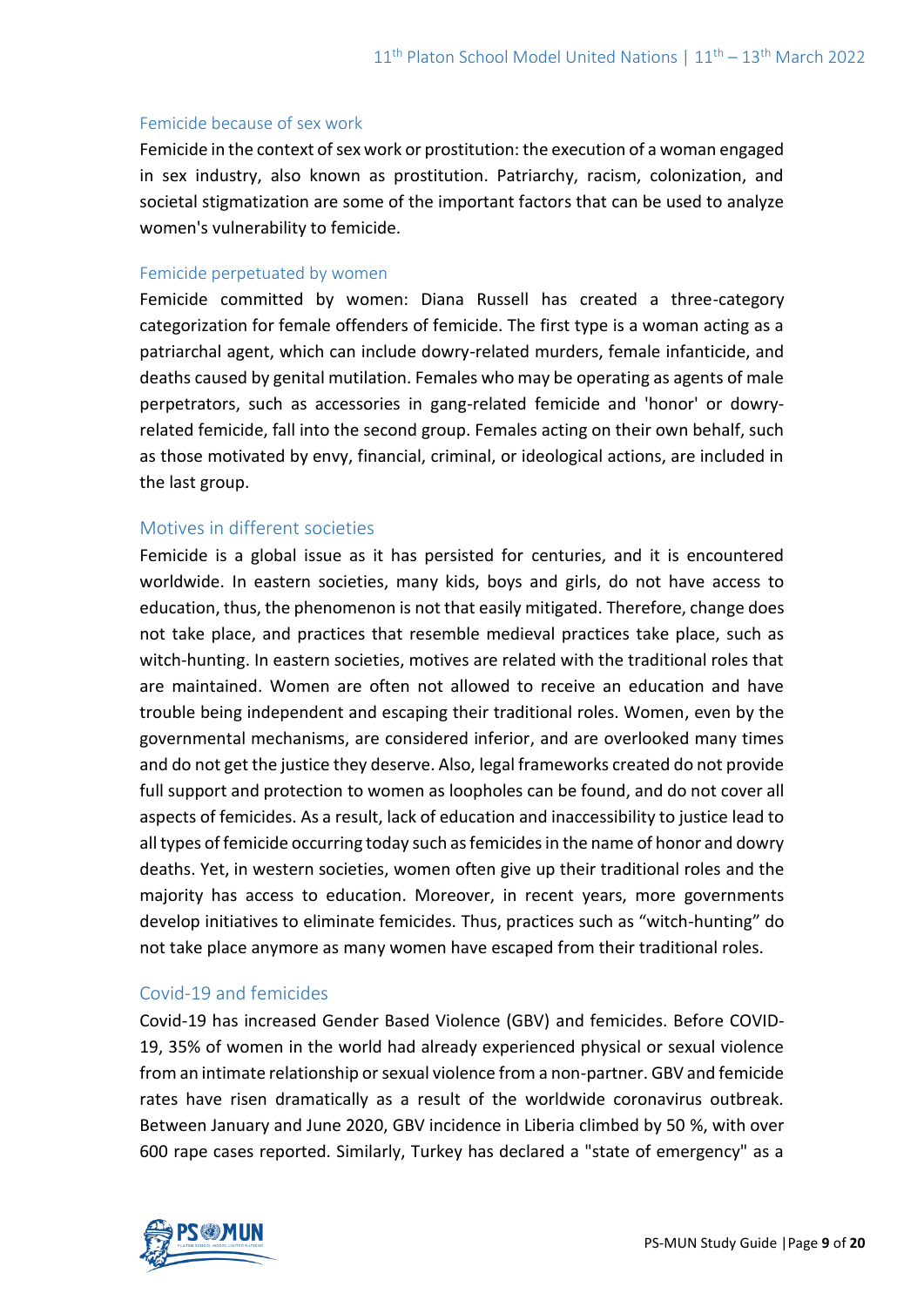result of the pandemic, with 36 women dead and an additional 11 suspected fatalities in July alone.

One woman is killed by a man every three days in the United Kingdom, a rate of femicide that has remained steady for over a decade. As a result, there is an obvious link between the two, with femicide and GBV rates being exceedingly high and rising since the commencement of the COVID-19 epidemic. The COVID-19 pandemic must not continue to obscure the GBV shadow pandemic, which must be addressed if thousands more women and girls are to be saved.

Women and girls living with the risk of GBV have become more isolated as a result of stay-at-home policies. Women with abusive husbands and relatives were shut off from friends and family when lockdown measures were implemented, trapping them with their abusers. Women have become more vulnerable to violence because of rising economic instability and unemployment rates around the world, as well as rising stress and substance abuse. Abusers likely felt a loss of power as a result of losing their employment and being unable to pay for their families, leading them to use more violence as a means of exerting control and domination. Women who are already more vulnerable to prejudice, such as LGBTQ+ women, Indigenous women, African American women, displaced migrants, and refugee women, have suffered extra hazards as a result of COVID-19, and have faced greater barriers in receiving the aid and resources that they need. Members in the LGBTQ+ group, for example, have the additional barrier of fearing discrimination and skepticism as a result of their participation in the community, while seeking police assistance for domestic abuse. This makes it much more difficult for residents of this community to get the assistance and resources they require to deal with domestic abuse. Domestic abuse is not standard, and this must be taken into account in the fight against gendered violence during the COVID-19 epidemic.

## Diana Russell

Diana Russell was a feminist writer, activist and one of the first people to use the term femicide. Russell spent two years lobbying other feminists and was eventually successful in establishing the first International Tribunal on Crimes Against Women in 1976 in Brussels, Belgium. 2,000 women from 40 nations attended the four-day conference, which featured individual women from many countries testifying to their personal experiences of various forms of abuse and oppression due to their gender. Russell's study and writings focused primarily on rape and other types of men's sexual exploitation and abuse of women. Russell stated in her book "The Politics of Rape" that rape was a demonstration of socially determined masculinity rather than abnormal social conduct. " Rape in Marriage, Sexual Exploitation: Rape, Child Sexual Abuse, and Workplace Harassment" are among her other works in this field. Russell's book "The Secret Trauma: Incest in the Lives of Girls and Women" was published in

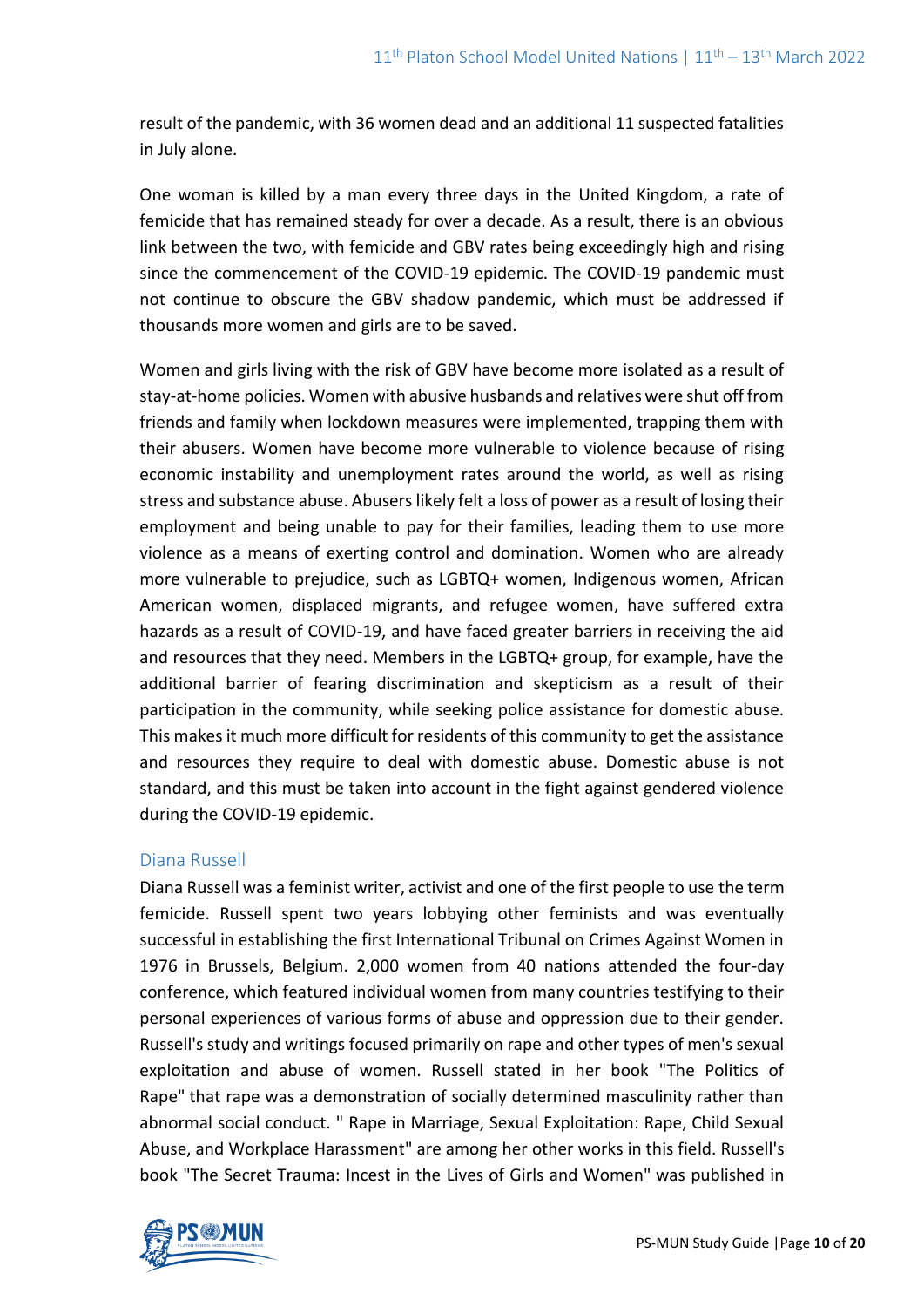1986. It was one of the earliest investigations of incestuous sexual abuse to be published in a scholarly journal. Her contribution in today's view on feminism was great as she wrote books that helped women find their path in society.

## MAJOR COUNTRIES AND ORGANIZATIONS INVOLVED

## **Turkey**

Turkey's withdrawal from the Istanbul Convention jeopardizes women's and girls' basic human rights. Women and girls are deprived of a legal framework that protected them from all forms of violence and stressed the need of prosecution of perpetrators. Turkey notified the Secretary-General of its intention to withdraw on March 22, 2021, and the Secretary-General declared that the denunciation would happen on July 1, 2021. The withdrawal has been condemned both domestically and internationally, notably by the country's opposition parties, foreign governments, the Council of Europe, non-governmental organizations, and social media users. The Turkish Presidency blamed the LGBTQ+ community for the withdrawal from the convention in an official statement, claiming that the Istanbul Convention was hijacked by a group of persons who wanted to legitimize homosexuality, which is incompatible with Turkey's social and family values. As a result, the decision to withdraw was made.

## India

In India, there are several different types of femicide. Female infanticide, the hunger and violence-related deaths of girls under the age of six, the murdering of women due to forced abortions, honor killings, dowry murders, and witch hangings are among them. In India, many femicides are committed against women. Strong patriarchal norms are retained in many sections of the region, despite progressive legal reforms, and help to reinforce women's subjugation. The high value placed on women's virginity and their subordination in society, according to the Human Rights Council's Special Rapporteur on violence against women, are important causes driving gendermotivated homicides of women throughout Asia. While the Indian Penal Code now expressly forbids dowry, the number of women reported to have died as a result of dowry has nearly doubled from 4,836 to 8,383 in twenty years (1990–2009). The code has also been condemned for having a limited impact on the prosecution of perpetrators, as evidenced by the ten percent conviction rate. Suicide is the primary cause of mortality among Indian women in reproductive age, with factors including marital abuse, forced marriage, widow expulsion, and a lack of property rights. In this setting, young girls and women are rarely accepted and respected, and family support is typically lacking.

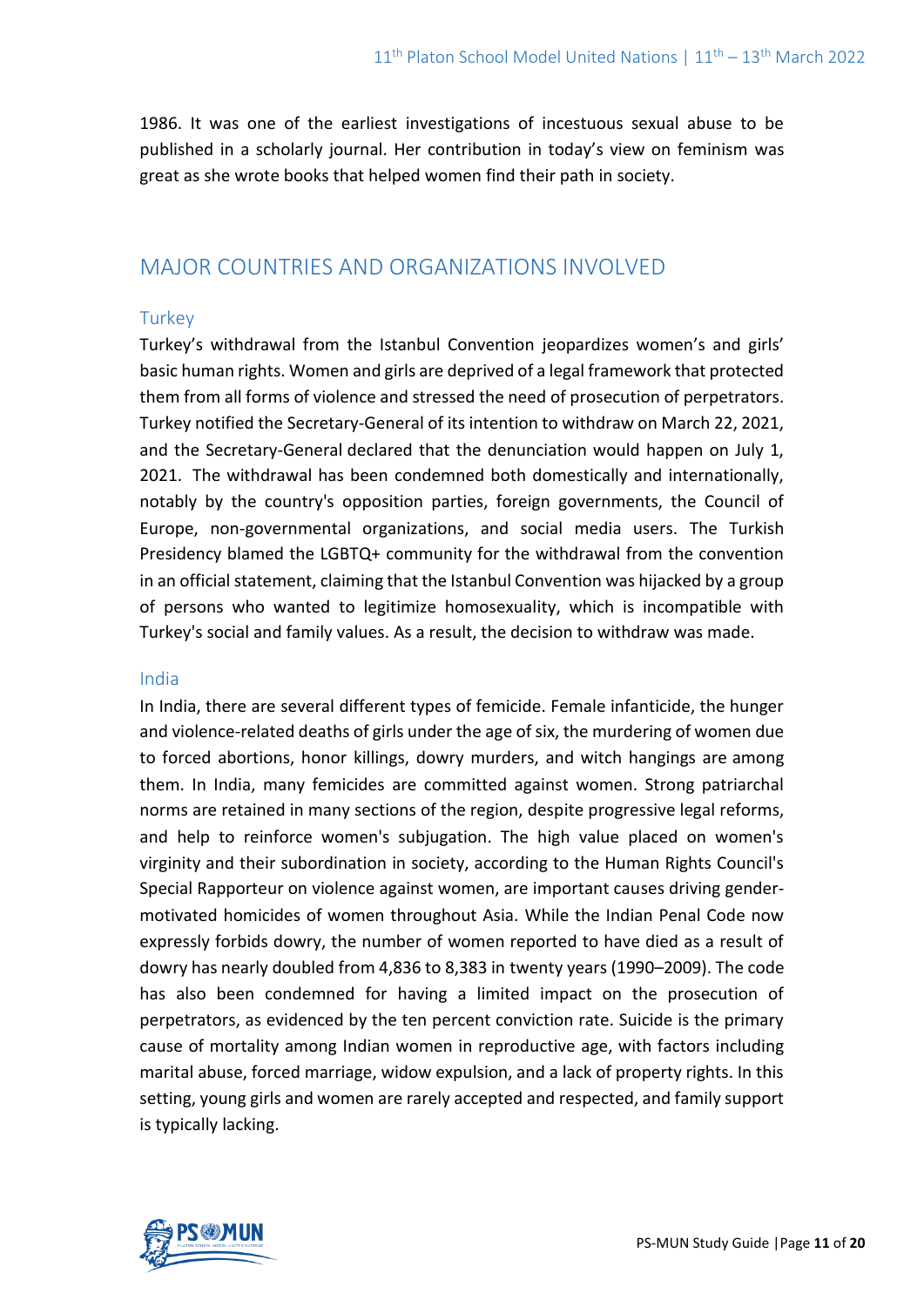#### Greece

The Greek government is facing mounting pressure to make femicide a criminal offense in the country's penal code, following widespread indignation over the rising and unprecedented number of women cruelly murdered by their spouses. According to state-run media, two women were killed by their spouses from 6-10 December 2021, bringing the total number of women killed by their husbands to 17 since January 2021. Both men are accused of telling police that they killed their wives because they were afraid, they would leave them. The severity of the deaths has sparked calls for heavier punishments in Greece to deal with these hate crimes.

#### Brazil

Brazil has made significant progress in recent years in combating gender-based violence (GBV) by introducing breakthrough legislation on domestic violence, femicide, and other types of violence against women at the federal level. However, Brazil remains one of the most hazardous countries for women, and much more needs to be done, especially at the subnational level. This infographic looks at state-level measures in the states with the highest rates of femicide to see how different state actors are combating gender-based violence over such a broad and diverse region. The 2006 Maria da Penha Law, which adopted a wide range of measures to prevent and prosecute domestic violence and is likely the country's most sweeping legislative endeavor in the GBV sector, was passed by Brazil's federal government over the previous several years. Since 2006, the government has enacted new legislation, such as the Law of Femicide (2015) and Law 14.188 (2021), which make femicide and psychological gender-based violence illegal.

## United States of America (USA)

When it comes to preventing and reacting to gender-based violence around the world, the Department of State uses a multi-pronged strategy. The Quadrennial Diplomacy and Development Review (QDDR) and the Secretary's Policy Guidance on Promoting Gender Equality to Achieve our National Security and Foreign Policy Objectives from March 2012 lead these efforts. The Department of State's efforts to combat genderbased violence in conflict-affected contexts, as stated in the US National Action Plan on Women, Peace, and Security, are likewise aligned with, and strive to enhance, this strategy and implementation plan. The accessibility to guns in the United States has also had a significant impact on femicide, accounting for 67.9% of all deaths.

## United Nations Children's Fund (UNICEF)

Education is one of the most effective weapons against violence, particularly in rural communities where women and girls are less likely to disclose acts of abuse against them. UNICEF is a strong supporter of violence prevention education and proactive early intervention to disrupt gender-based violence loops. In humanitarian emergencies, UNICEF strives to prevent gender-based violence and to protect and

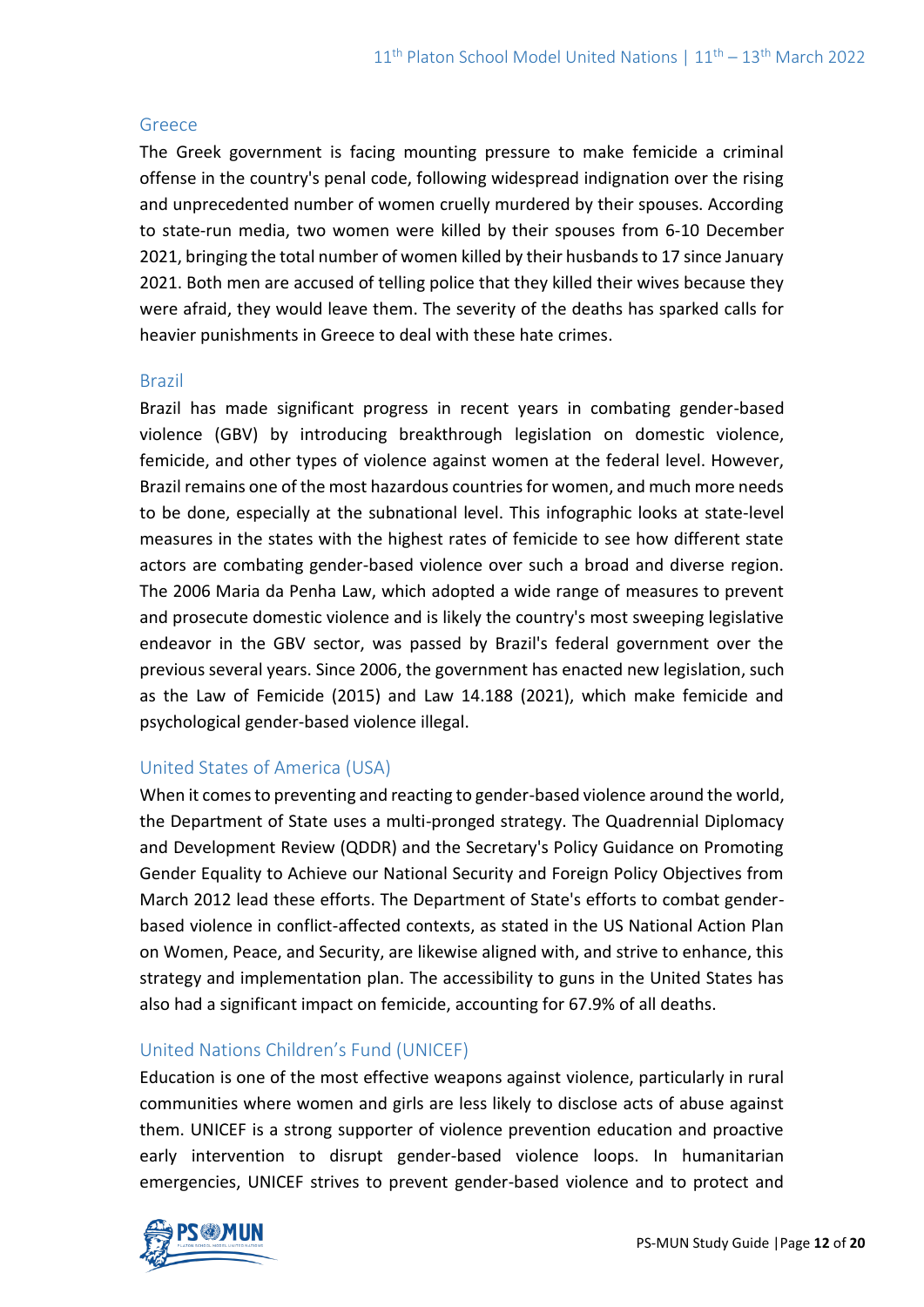advise victims of abuse. Many women and girls are left alone, not only as victims of domestic violence, but also as victims of a court system and a community that fails them due to incapacity or ignorance.

## United Nations High Commissioner for Refugees (UNHCR)

Gender-based violence prevention and response programming, as well as risk mitigation across all sectors, are life-saving and institutional priorities for UNHCR. They collaborate with partners, governments, and communities to address GBV and deliver high-quality prevention, mitigation, and response activities. Their main goal is to protect the rights and well-being of refugees and other persons who have been forced to escape their homes. Femicides can sometimes be avoided this way. They encourage states to respect their obligations to guarantee that vulnerable persons are safeguarded from GBV. They prioritize two mutually reinforcing aims to address GBV across all of their operations: GBV risk reduction for all persons of concern and to ensure that all GBV survivors have timely and appropriate access to excellent services that fit their requirements.

## United Nations Office on Drugs and Crime (UNODC)

The United Nations Office of Drugs and Crime gathers statistics from Member States on intimate partner/family-related homicide as a reference for gender-related deaths of women and the broader concept of "femicide." This indication includes females who have been murdered by current or past intimate partners or other family members. In addition, the UNODC is implementing a number of initiatives in the field of crime prevention and criminal justice around the globe, including trainings for police officers, evaluating proposals, promoting vital services for survivors, and mentoring judges to enhance criminal justice systems.

| Date of<br>Event | <b>Description of event</b>                                              |
|------------------|--------------------------------------------------------------------------|
| 1801             | The term "femicide" was first used in England to describe the "killing"  |
|                  | of a woman"                                                              |
| 1848             | The term "femicide" was published in Wharton's Law Lexicon               |
| 1976             | In 1976, while "testifying in the first International Tribunal on Crimes |
|                  | Against Women in Belgium," Diana Russell published the term at the       |
|                  | Crimes Against Women Tribunal.                                           |
| 1993             | UN Declaration on the Elimination of Violence Against Women in 1993      |

# TIMELINE OF EVENTS

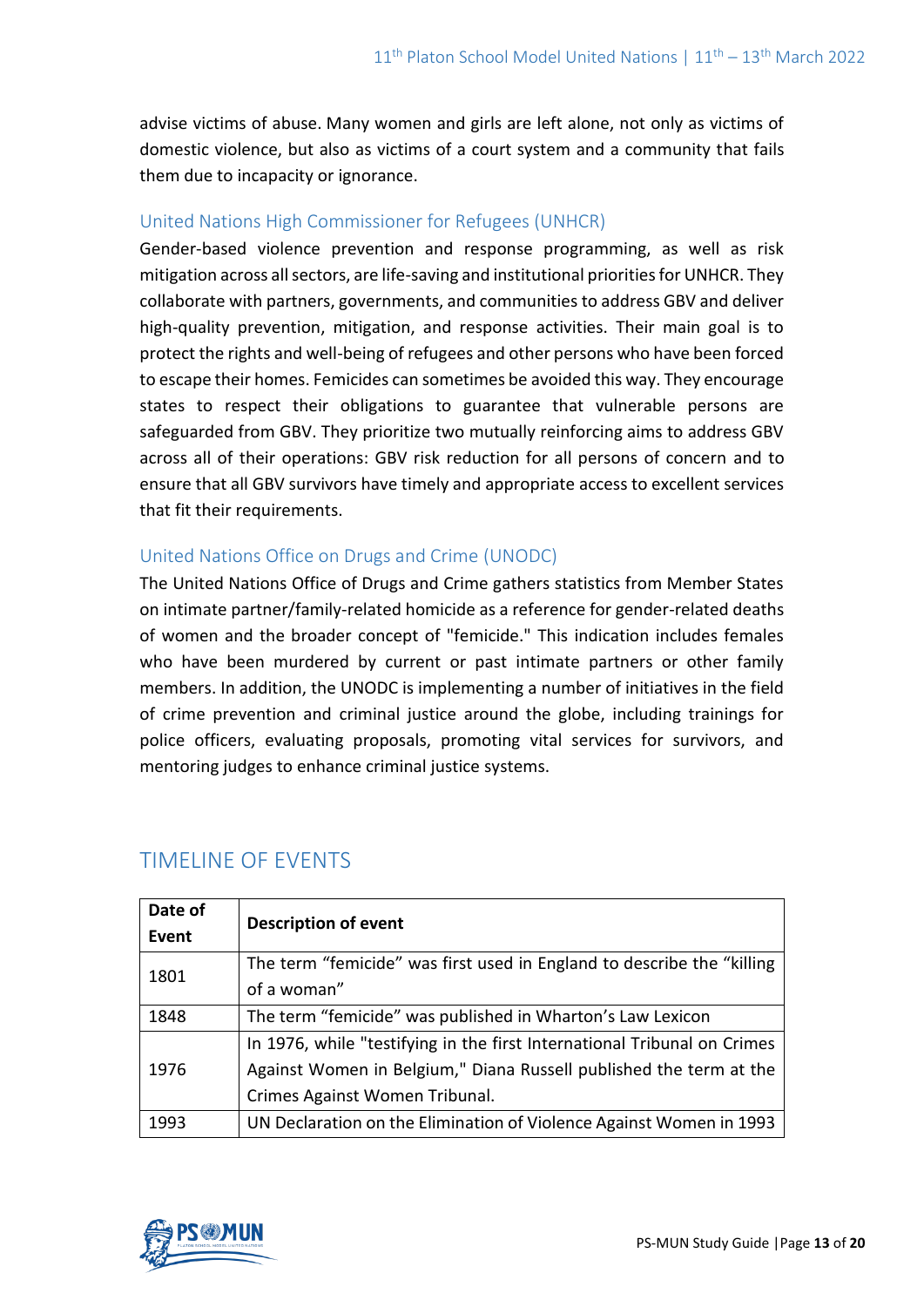| 2006                              | Femicide" was defined as "the gender-based murder of a woman" and |
|-----------------------------------|-------------------------------------------------------------------|
|                                   | "the murder of women because they are women "in a 2006 report by  |
|                                   | the United Nations Secretary General.                             |
| November<br>26 <sup>th</sup> 2012 | On November 26, 2012, a conference was conducted at the United    |
|                                   | Nations Office in Vienna to commemorate the International Day for |
|                                   | the Elimination of Violence Against Women.                        |
| 2015                              | Law of femicide passed in Brazil, making femicides illegal.       |
| August 1 <sup>st</sup> ,<br>2015  | The United Nations Human Rights Council appointed Ms. Dubravka    |
|                                   | Simonovic as Special Rapporteur on violence against women, its    |
|                                   | causes, and consequences in June 2015 for a three-year term       |
| 2018                              | Dubravka Šimonovic mandate was extended for another three years   |
| March                             | GBV and femicide rates have risen dramatically as a result of the |
| 2020                              | worldwide coronavirus outbreak.                                   |
| March                             | Turkish President Recep Tayyip Erdogan declared his country's     |
| $22nd$ , 2021                     | withdrawal from the Istanbul Convention                           |
| July $1st$ ,                      | The Secretary-General denounced Turkish President Recep Tayyip    |
| 2021                              | Erdogan action                                                    |
| January                           | Pakistan passed the Protection against Harassment of Women at the |
| 14th, 2022                        | Workplace (Amendment) Bill, 2022                                  |

# PREVIOUS ATTEMPTS TO SOLVE THE ISSUE

## Special UN Rapporteur

The United Nations Human Rights Council appointed Ms. Dubravka Šimonovic as Special Rapporteur on violence against women, its causes, and consequences in June 2015 for a three-year term (maximum tenure of six years). She began her term on August  $1<sup>st</sup>$ , 2015, and her mandate was extended for another three years in 2018. The Special Rapporteur approaches the elimination of violence from a "comprehensive and universal" perspective, which includes identifying causes of violence in the civil, cultural, economic, political, and social sectors. Governments, treaty bodies, specialized agencies, other special rapporteurs, and intergovernmental and nongovernmental organizations provide information on violence against women, and the Special Rapporteur makes recommendations to minimize all forms of violence against women at all levels of government. The Special Rapporteur's work is guided by the United Nations Declaration on the Elimination of Violence Against Women. In 2015, Ms. Šimonovic called on all states to combat femicide, or the murdering of women because of their gender. She submitted a report to the United Nations General Assembly on 'Modalities for the establishment of femicides/gender-related homicides' on September 23<sup>rd</sup> 2016, and urged that 'Femicide Watches' be established

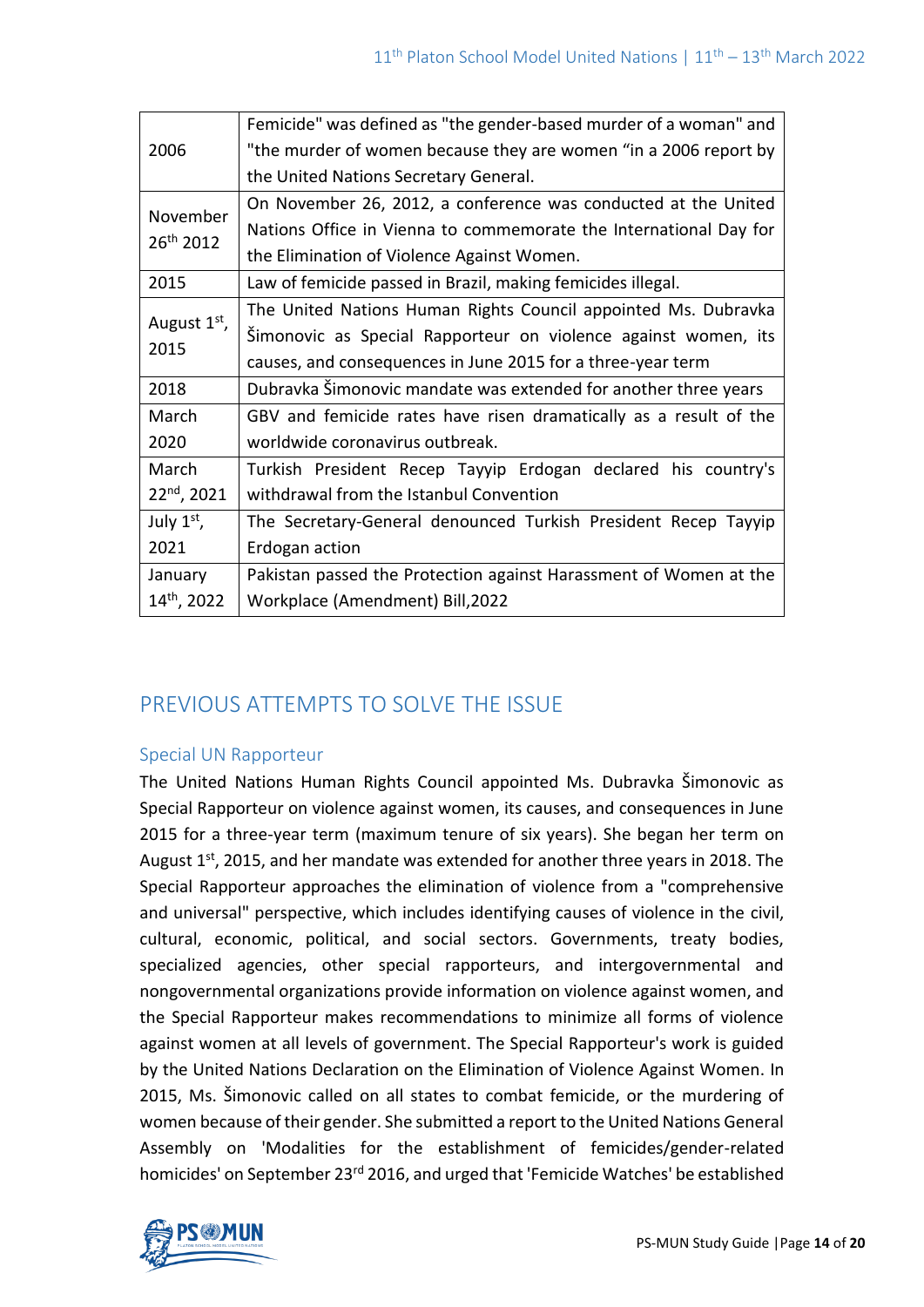around the world. Intimate partner and family member femicides, as well as other forms of femicide, would be separated from general homicide data, according to the report. A prototype of such a 'watch' was presented at the United Nations Commission on Crime Prevention and Criminal Justice's 26th session in Vienna, Austria, in May 2017. Georgia started its first European Femicide Watch in November 2017.

### Vienna Declaration on Femicide (E/CN.15/2013/NGO/1)

On November 26<sup>th</sup>, 2012, a conference was conducted at the United Nations Office in Vienna to commemorate the International Day for the Elimination of Violence Against Women. The declaration recognizes that femicide is the killing of women and girls because of their gender, which can include, among other things, the murder of women as a result of intimate partner violence, the torture and misogynist slaying of women, targeted killing of women and girls in the context of armed conflict; dowryrelated killings of women, the killing of women and girls because of their sexual orientation and gender identity, the murdering of women and girls in the name of "honor". It also stresses that traditions and culture cannot be used to justify violations of women's human rights, including the right to life and the right to be free of violence.

## Declaration on the Elimination of Violence Against Women (DEVAW)

The United Nations General Assembly endorsed the UN Declaration on the Elimination of Violence Against Women in 1993. Physical, sexual, and psychological violence, as well as violence in the household and in society, are all covered. The Declaration distinguishes three types of violence against women: state-sanctioned violence, such as assault against women in detention, and warfare-related violence, violence by the general population such as rape, sexual harassment, women's trafficking, and workplace intimidation and violence in the family and private level such as incest and selective abortions. Violence against women is based in historically unequal power relations between men and women, according to the Declaration. It goes on to say that violence against women is one of the major social mechanisms by which women are driven into a subordinate position in comparison to men. As a result, UN member states are asked to pass legislation against violence, try to prevent it, and alleviate the position of women who have been victimized.

## United Nations Population Fund (UNFPA)

UNFPA works in nations all around the world to combat a variety of harmful practices that can lead to gender-based violence. Such approaches necessitate a high level of sensitivity to local cultural, religious, and traditional beliefs and behaviors while never losing sight of the need to adhere to rights-based approaches. Multi-stakeholders in more than 156 countries get technical help and cooperation in this area to aid in the implementation of legislation and programs aimed at achieving long-term gender equality. Some of the countries that benefit from UNFPA are Haiti, Uganda, Sierra Leone, Nepal, India, Central African Republic and Turkey.

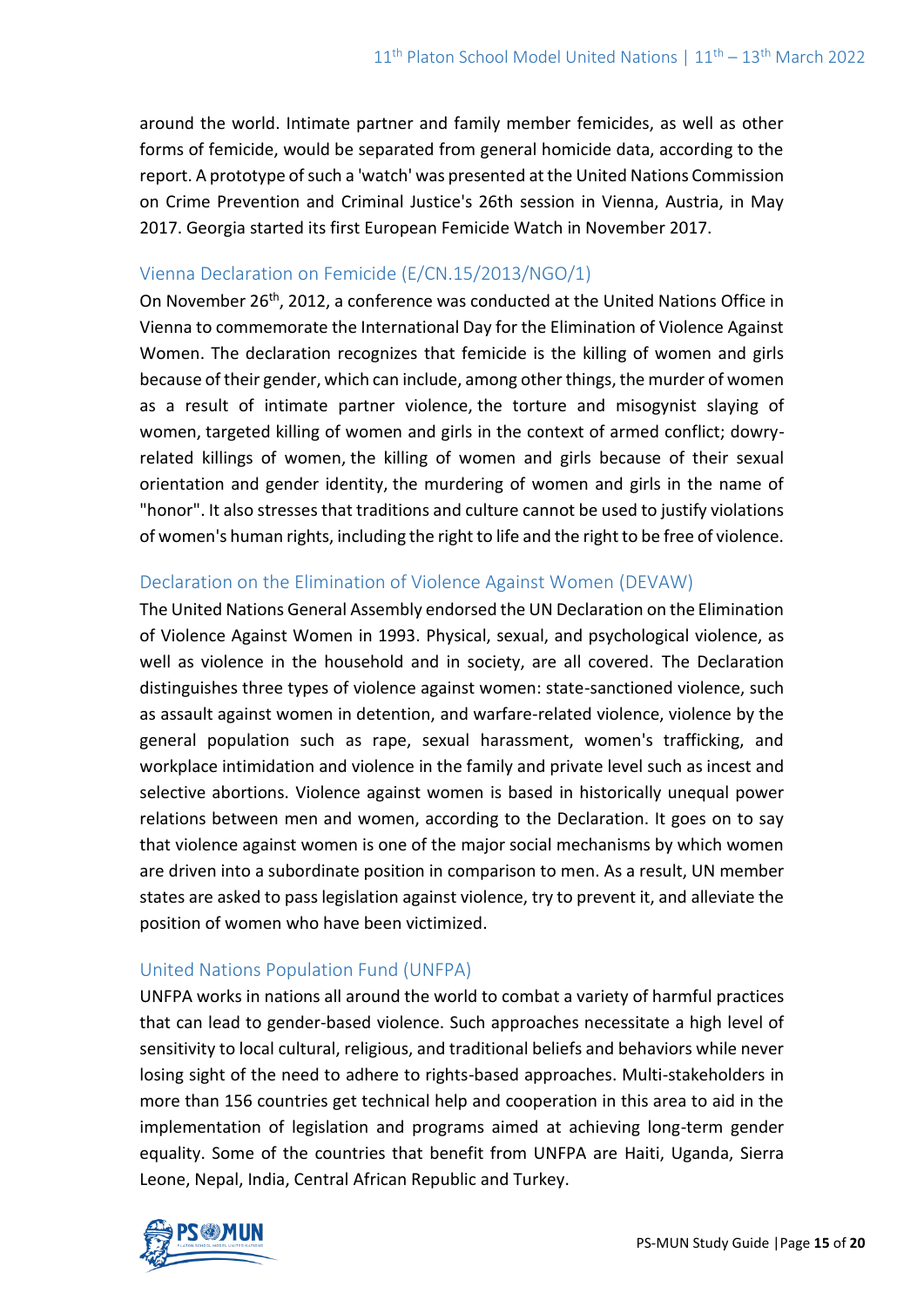## The Istanbul Convention $13$

The Istanbul Convention, also known as the Council of Europe Convention on Preventing and Combating Violence against Women and Domestic Violence, is a human rights treaty established by the Council of Europe to combat violence towards women and domestic abuse. It was opened for signature on May  $11<sup>th</sup>$ , 2011, in Istanbul, Turkey. The convention strives to prevent violence, protect victims, and put an end to perpetrator impunity. As of March 2019, 45 countries including the European Union has signed it. Turkey was the first country to ratify the treaty on March  $12^{th}$ , 2012, followed by 34 additional countries between 2013 and 2021.

## European Union (EU) with United Nations (UN)

The European Union (EU) and the United Nations (UN) have launched The Spotlight Project, a new multi-year worldwide initiative aimed at ending all kinds of violence against women and girls (VAWG). The Initiative is named by the fact that it focuses attention on this issue, bringing it to the forefront and putting it at the heart of efforts to achieve gender equality and women's empowerment, as outlined in the 2030 Agenda for Sustainable Development. An initial investment of almost EUR 500 million was made, with the EU contributing the majority of the funds. To widen the Initiative's reach and scope, other donors and partners were invited to participate. The delivery method is a UN multi-stakeholder trust fund, which is administered by the Multi-Partner Trust Fund Office with support from core UN agencies UNDP, UNFPA, and UN Women, and overseen by the UN Secretary-Executive General's Office.

# POSSIBLE SOLUTIONS

## **Statistics**

To prevent femicide, researchers need comparable statistics to examine and compare what works and what doesn't in different nations. Researchers will be able to recognize patterns and the gravity of the situation when they have better statistics, and they will be able to make accurate policy decisions. Statistical offices such as Eurostat and other organs can help combat femicides and have more and accurate statistics. Furthermore, it is important to raise awareness and advocate for better data collecting in areas where femicide data is scarce. Better training of officials is also needed in order to meliorate documentation od femicides.

## **Education**

An increasing body of research supports the usefulness of school-based peer initiatives in changing attitudes around gender-based violence and ending violence

<sup>13</sup> <https://www.edf-feph.org/the-istanbul-convention/>

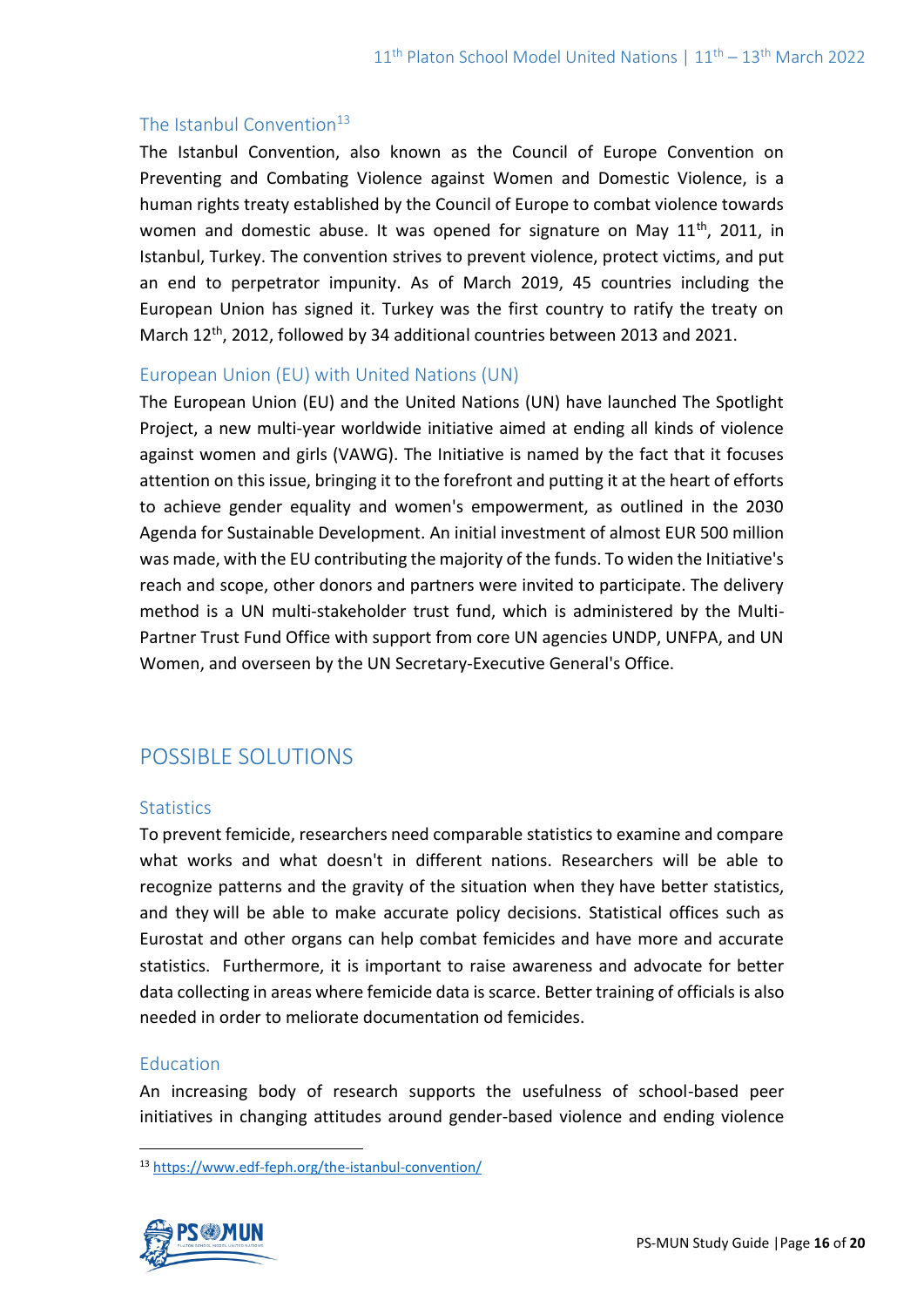against women and girls. These interventions in schools with boys and girls aim to disrupt socialization procedures in which children witness violence at home, as well as gender stereotypes that normalize violence. They also create areas where girls at danger of femicide or practices that perpetuate it can speak out or be identified and help and protection can be provided.

#### Sanctions on nations

Sanctions can be one of the most effective ways to decrease femicides from taking place. Sanctions on nations who have not been bringing enough attention to the phenomenon could help mitigate femicides. This would pressure governments to make initiatives and prevent women murders. These could involve economic sanctions, diplomatic sanctions etc.

## Judicial and Policy reforms

In order to decrease the number of victims, it is necessary to make judicial and policy reforms. It is crucial to improve gender equality in education, governance, labor force participation, and incomes through implementing policies and programs and also to advocate for a zero-tolerance stance on violence against women and girls on a global scale. Moreover, it is necessary to implement measures that increase support and reparation for women and girls who have been victims of abuse and to fight for laws that will allow for the investigation and prosecution of femicide. Femicides could be a separate crime from homicides as they have specific characteristics. The UN could also establish a body which ensures that these reforms take place and that all countries and their institutions adhere by the law.

## Change of social stereotypes

Feminicide will only be eradicated once the detrimental underlying norms and mindsets that underpin it are changed. In recent years, local activities and behavior change have received more attention. This indicates a shift in GBV programming, which has previously centered on either responding to the needs of survivors or leading initiatives aimed at lowering the frequency. Social norm-changing programs can take many different forms, from community debate to the provision of safe spaces for girls and women to freely voice their problems and discuss what empowerment means to them. The objective is for a facilitator to gradually educate groups on the negative effects that certain behaviors have on girls' well-being. Community radio and theater are increasingly frequently used to teach new gender-equal perspectives of girls and women. Also, it is important to promote the economic independence of women as it is an important step towards equality.

#### Increase access to justice

Processes and mechanisms are strongly important in Access to Justice programs. Following VAWG, initiatives focus on enhancing and expanding opportunities for

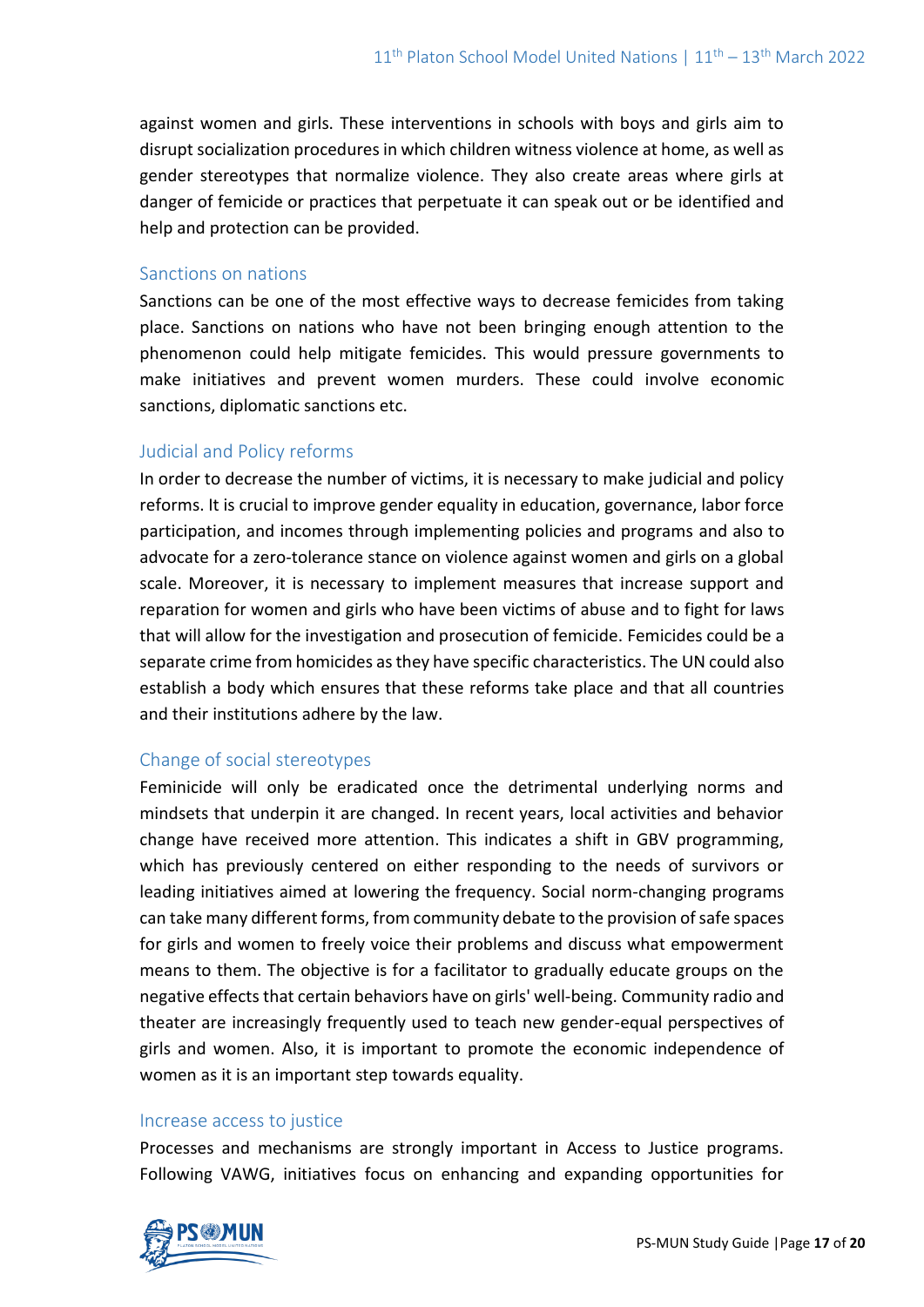people to report and seek legal justice (for example, female-only police stations, additional local courthouses, and police and judicial training). However, delegates should also consider the cultural, economic, and political hurdles that prevent people (mostly women and girls) from reporting and seeking justice. Many of the country's mechanism are male dominated and do not pay enough attention to GBV. Thus, NGO's can play an important role in these societies.

# BIBLIOGRAPHY

"Facts and figures: Ending violence against women | What we do | UN Women" [https://www.unwomen.org/en/what-we-do/ending-violence-against-women/facts](https://www.unwomen.org/en/what-we-do/ending-violence-against-women/facts-and-figures)[and-figures](https://www.unwomen.org/en/what-we-do/ending-violence-against-women/facts-and-figures)

"DOJCD Anti-Femicide Website l Forms of Femicide" <https://www.justice.gov.za/vg/femicide/forms.html>

"Global study on homocide: gender-[related killing of women and girls | UNODC"](https://www.unodc.org/documents/data-and-analysis/GSH2018/GSH18_Gender-related_killing_of_women_and_girls.pdf)  [https://www.unodc.org/documents/data-and-analysis/GSH2018/GSH18\\_Gender](https://www.unodc.org/documents/data-and-analysis/GSH2018/GSH18_Gender-related_killing_of_women_and_girls.pdf)related killing of women and girls.pdf

["Submission to the Special Rapporteur on violence against women](https://ohchr.org/Documents/Issues/Women/SR/Femicide/2021-submissions/CSOs/the-international-lesbian-gay.pdf), April 30,2021 | OHCHR" [https://ohchr.org/Documents/Issues/Women/SR/Femicide/2021](https://ohchr.org/Documents/Issues/Women/SR/Femicide/2021-submissions/CSOs/the-international-lesbian-gay.pdf) [submissions/CSOs/the-international-lesbian-gay.pdf](https://ohchr.org/Documents/Issues/Women/SR/Femicide/2021-submissions/CSOs/the-international-lesbian-gay.pdf)

"As Violence against Women Grows in Shadow of Pandemic, Third Committee Experts Cite Need for Data Collection, Strong Policy Responses | Meetings Coverage and Press Releases, 5 October 2021"

<https://www.un.org/press/en/2021/gashc4318.doc.htm>

"Statement submitted by the Academic Council on the United Nations System, a nongovernmental organization in consultative status with the Economic and Social Council\*\*, 1 February 2013 | Economic and Social Council"

[https://www.unodc.org/documents/commissions/CCPCJ/CCPCJ\\_Sessions/CCPCJ\\_22/](https://www.unodc.org/documents/commissions/CCPCJ/CCPCJ_Sessions/CCPCJ_22/_E-CN15-2013-NGO1/E-CN15-2013-NGO1_E.pdf) E-CN15-2013-NGO1/E-CN15-2013-NGO1\_E.pdf "Understanding and addressing violence against women | World Health Organization"

[https://apps.who.int/iris/bitstream/handle/10665/77421/WHO\\_RHR\\_12.38\\_eng.pdf](https://apps.who.int/iris/bitstream/handle/10665/77421/WHO_RHR_12.38_eng.pdf)

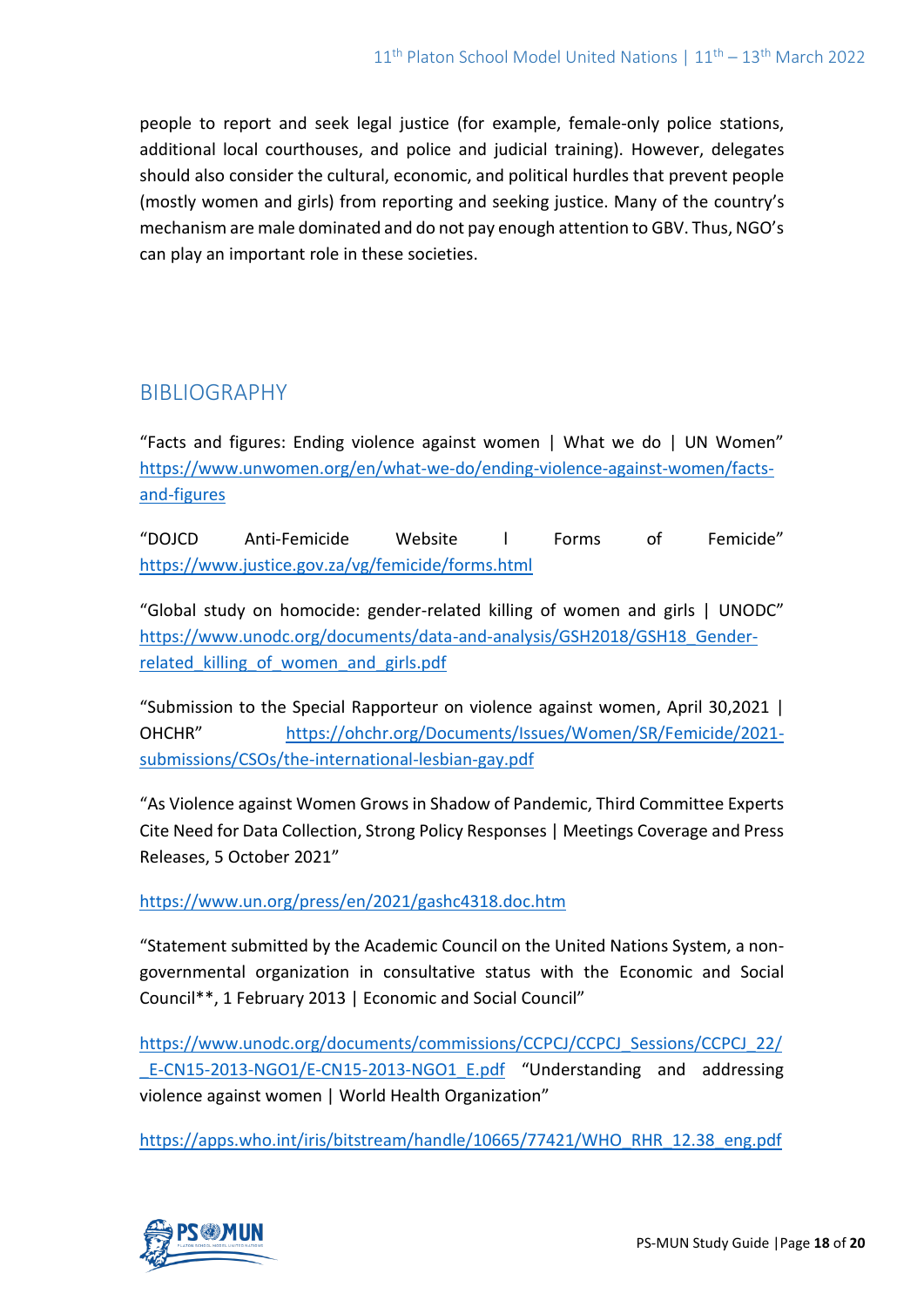"The Impact Of Covid-19 On The "Shadow Pandemic" Of Femicide And Gender-Based Violence, February 16, 2021 — Human Rights Pulse" [https://www.humanrightspulse.com/mastercontentblog/the-impact-of-covid-19-on](https://www.humanrightspulse.com/mastercontentblog/the-impact-of-covid-19-on-the-shadow-pandemic-of-femicide-and-gender-based-violence)[the-shadow-pandemic-of-femicide-and-gender-based-violence](https://www.humanrightspulse.com/mastercontentblog/the-impact-of-covid-19-on-the-shadow-pandemic-of-femicide-and-gender-based-violence)

"UN Joint Statement in response to Turkey's withdrawal from Istanbul Convention | United Nations in Turkey" [https://turkey.un.org/en/122727-un-joint-statement](https://turkey.un.org/en/122727-un-joint-statement-response-turkeys-withdrawal-istanbul-convention)[response-turkeys-withdrawal-istanbul-convention](https://turkey.un.org/en/122727-un-joint-statement-response-turkeys-withdrawal-istanbul-convention)

"Why Turkey's withdrawal from the Istanbul Convention is a global problem, 2 June 2021 | openDemocracy" [https://www.opendemocracy.net/en/can-europe-make](https://www.opendemocracy.net/en/can-europe-make-it/why-turkeys-withdrawal-from-the-istanbul-convention-is-a-global-problem/)[it/why-turkeys-withdrawal-from-the-istanbul-convention-is-a-global-problem/](https://www.opendemocracy.net/en/can-europe-make-it/why-turkeys-withdrawal-from-the-istanbul-convention-is-a-global-problem/)

"The Spotlight Initiative to eliminate violence against women and girls | United Nations" <https://www.un.org/en/spotlight-initiative/>

["Calls for femicide to become separate crime in Greece mount as two more women](https://www.theguardian.com/global-development/2021/dec/21/greece-femicide-crime-two-more-women-killed)  killed. 21 December 2021 | Greece | The Guardian" [https://www.theguardian.com/global-development/2021/dec/21/greece-femicide](https://www.theguardian.com/global-development/2021/dec/21/greece-femicide-crime-two-more-women-killed)[crime-two-more-women-killed](https://www.theguardian.com/global-development/2021/dec/21/greece-femicide-crime-two-more-women-killed)

["Establishing a national femicide watch in the United States,](https://thehill.com/opinion/civil-rights/566544-establishing-a-national-femicide-watch-in-the-united-states) 8 May 2021 | TheHill" [https://thehill.com/opinion/civil-rights/566544-establishing-a-national-femicide](https://thehill.com/opinion/civil-rights/566544-establishing-a-national-femicide-watch-in-the-united-states)[watch-in-the-united-states](https://thehill.com/opinion/civil-rights/566544-establishing-a-national-femicide-watch-in-the-united-states)

"WOMEN COUNT USA – Home" [https://womencountusa.org](https://womencountusa.org/)

"Confronting Femicide in America, September 27, 2021 | The Crime Report" <https://thecrimereport.org/2021/09/27/confronting-femicide-in-america/>

"Fighting Gender-Based Violence in Brazil, December 2, 2021 | Wilson Center" <https://www.wilsoncenter.org/article/fighting-gender-based-violence-brazil>

"United Nations Treaty Collection" [https://treaties.un.org](https://treaties.un.org/)

["Violence against women, its causes and consequencs, 12 July 2021 | Gneral](https://documents-dds-ny.un.org/doc/UNDOC/GEN/N21/187/50/PDF/N2118750.pdf?OpenElement)  Assembly" [https://documents-dds](https://documents-dds-ny.un.org/doc/UNDOC/GEN/N21/187/50/PDF/N2118750.pdf?OpenElement)[ny.un.org/doc/UNDOC/GEN/N21/187/50/PDF/N2118750.pdf?OpenElement](https://documents-dds-ny.un.org/doc/UNDOC/GEN/N21/187/50/PDF/N2118750.pdf?OpenElement)

[https://www.unwomen.org/sites/default/files/Headquarters/Attachments/Sections/](https://www.unwomen.org/sites/default/files/Headquarters/Attachments/Sections/Library/Publications/2015/gender-related_killing.pdf) [Library/Publications/2015/gender-related\\_killing.pdf](https://www.unwomen.org/sites/default/files/Headquarters/Attachments/Sections/Library/Publications/2015/gender-related_killing.pdf)

["Recommendations for action against gender related killing of women and girls |](https://www.unwomen.org/en/news/stories/2017/2/take-five-adriana-quinones-femicide-in-latin-america)  UNODC" [https://www.unwomen.org/en/news/stories/2017/2/take-five-adriana](https://www.unwomen.org/en/news/stories/2017/2/take-five-adriana-quinones-femicide-in-latin-america)[quinones-femicide-in-latin-america](https://www.unwomen.org/en/news/stories/2017/2/take-five-adriana-quinones-femicide-in-latin-america)